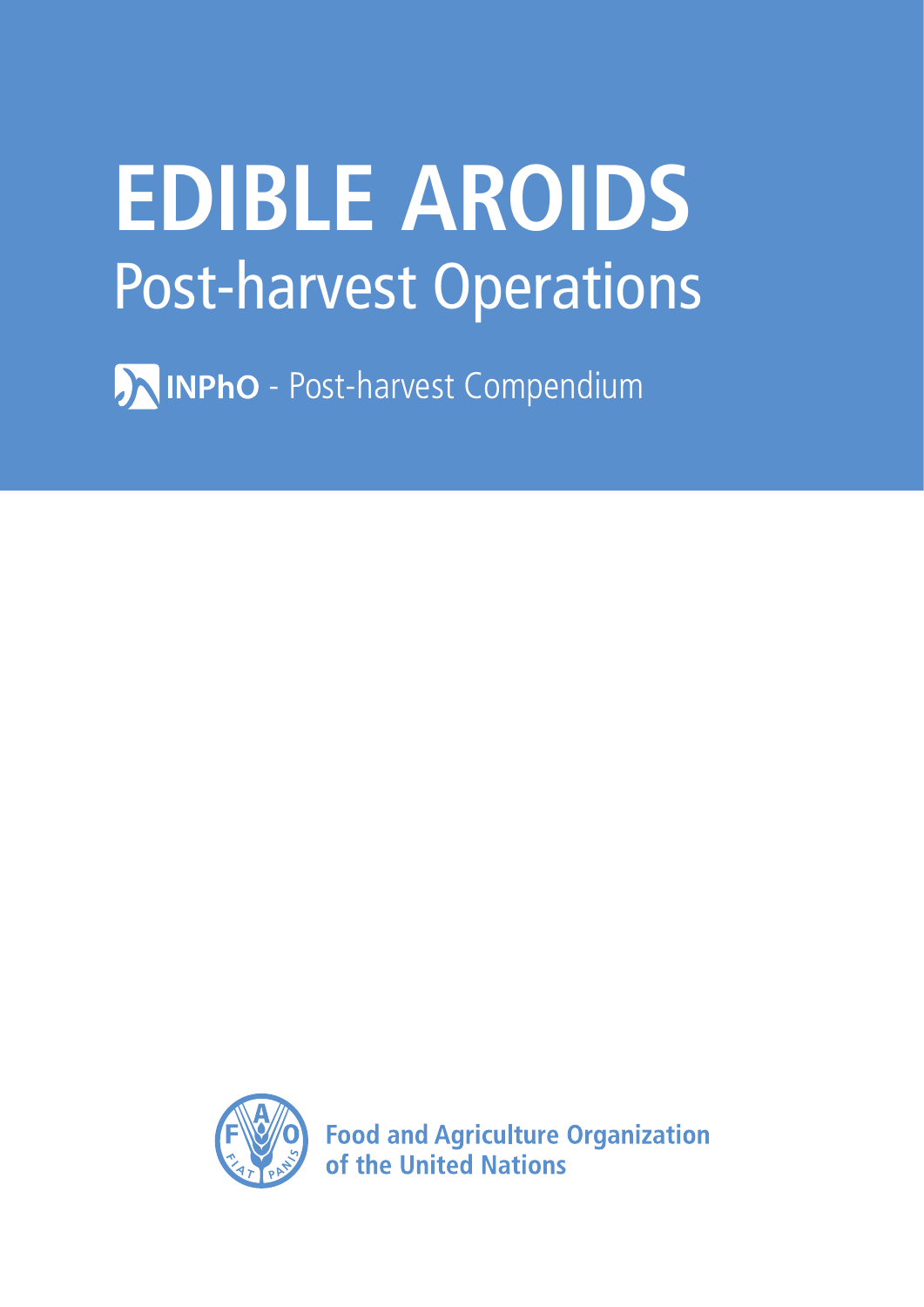## **EDIBLE AROIDS: Post-Harvest Operation**

Organisation: Massey University, Private Bag 11-222, Palmerston North, New Zealand Massey University Author: Linus U. Opara Edited by AGST/FAO: Danilo Mejía, PhD, FAO (Technical) **Last reviewed: 28/08/2003** 

#### **Contents**

| 2.1 |  |
|-----|--|
| 2.2 |  |
| 2.3 |  |
| 2.4 |  |
| 2.5 |  |
| 2.6 |  |
| 2.7 |  |
| 2.8 |  |
| 2.9 |  |
|     |  |
|     |  |
|     |  |
| 5.1 |  |
| 5.2 |  |
| 5.3 |  |
|     |  |
|     |  |
|     |  |
|     |  |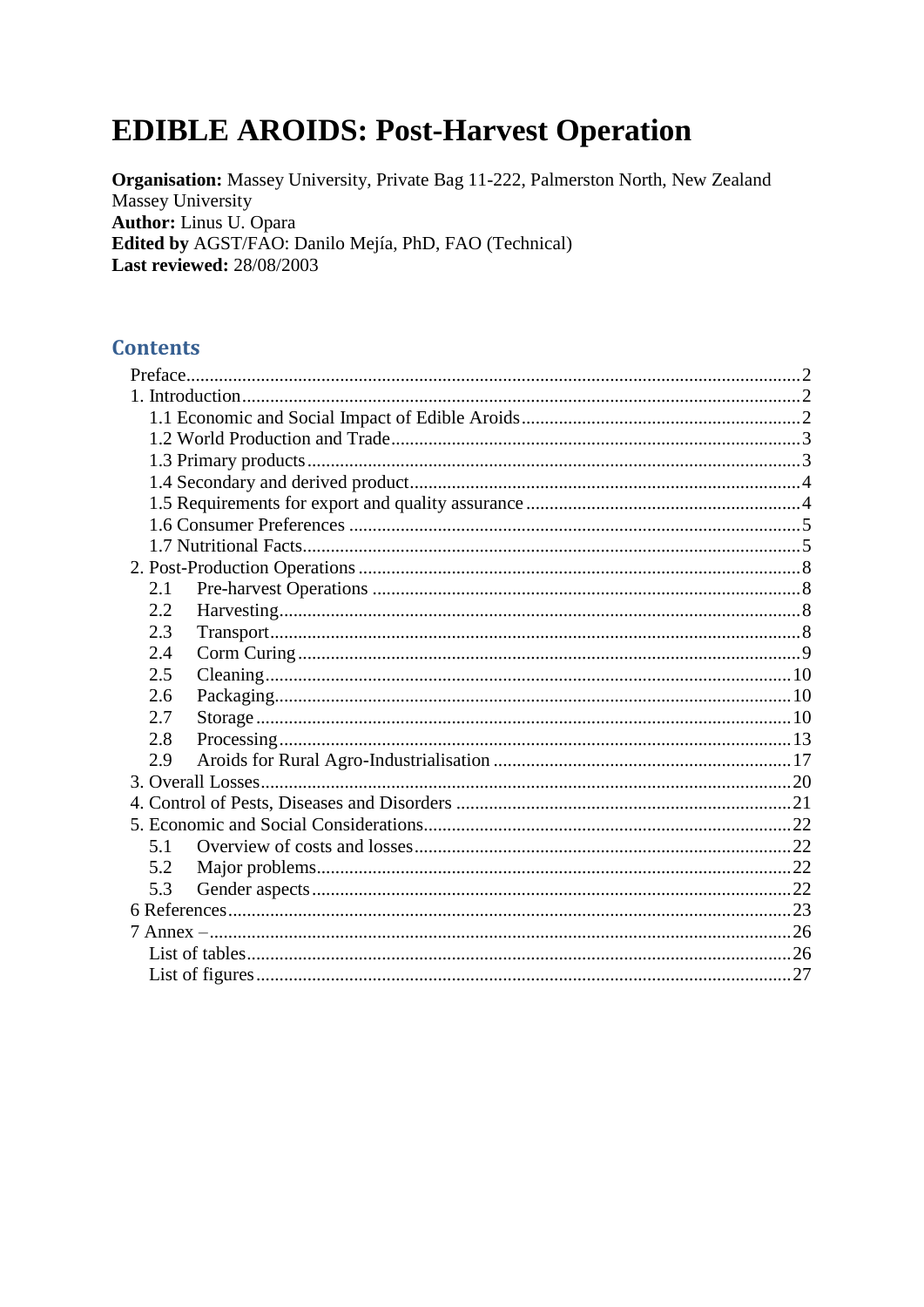## <span id="page-2-0"></span>**Preface**

One of the characteristics of the post-production sector in developing countries is that it is generally subsistence-oriented in regions that are increasingly faced with high population growth rates, food insecurity, malnutrition and poverty. In addition, the incidence of postharvest losses remains high at all stages from harvesting to consumption. Innovations in postharvest management and agro-processing are therefore necessary in order to derive maximum benefits from crop production outputs by reducing losses and maintaining product quality and nutritional value. These outcomes will also catalyse the development of rural-based agroprocessing industries which provide employment to the rural population in value-adding and processing activities, thereby reducing poverty. Although they have less economic value compared with other major root crops, the edible aroids are important food materials in the diet of many regions in developing countries. Women in particular, play the most significant roles in their cultivation and post-production operations. Improvements in the post-harvest handling and processing of these crops will take account of women's specific interests and make work easier, improve productivity and raise income through the delivery and marketing of good quality produce.

## <span id="page-2-1"></span>**1. Introduction**

Edible aroids (family Araceae) comprise of many underground food crops grown in several tropical and sub-tropical countries. Taro or cocoyam (*Colocasia esculenta*) and tan(n)ia or new cocoyam (*Xanthosoma sagittifolium*) are the most important species. Together they are also called cocoyams in many parts of the world, especially in Africa. For the purpose of this Compendium, the terms "edible aroids" or "cocoyams" will be used when both *Colocasia* and *Xanthosoma* are referred to collectively. Where a distinction is warranted to emphasise differences in post-harvest characteristics, the term "taro" will be used for *Colocasia* , and "tannia" for *Xanthosoma*. Other edible aroids, notably *Alocasia Cyrtosperma* and *Amorphophallus,* are cultivated globally to a very limited extent, and they are important food crops in some parts of India, Southeast Asia, and the Pacific Islands. However, considering their high economic importance in relation to other types of edible aroids, the information covered in this article will be based on taro (*Colocasia esculenta*) and tannia (*Xanthosoma sagittifolium*).

## <span id="page-2-2"></span>**1.1 Economic and Social Impact of Edible Aroids**

Edible aroids contribute an important part to the carbohydrate content of the diet in many regions in developing countries. They produce edible starchy storage corms or cormels. Although they are less important than other tropical root crops such as yam, cassava and sweet potato, they are still a major staple in some parts of the tropics and sub-tropics. In the South Pacific Island countries in particular, edible aroids represent a very high proportion of the root crops. In the South Pacific and parts of Africa taro is a staple food crop, and in the Caribbean and West Africa in particular, tannia is the main edible aroid. Despite the economic importance of edible aroids as a food material in these regions, there is limited scientific information on their post-harvest characteristics, which perhaps contributes to the very limited application of improved post-harvest technologies to maintain quality and improve marketing potential.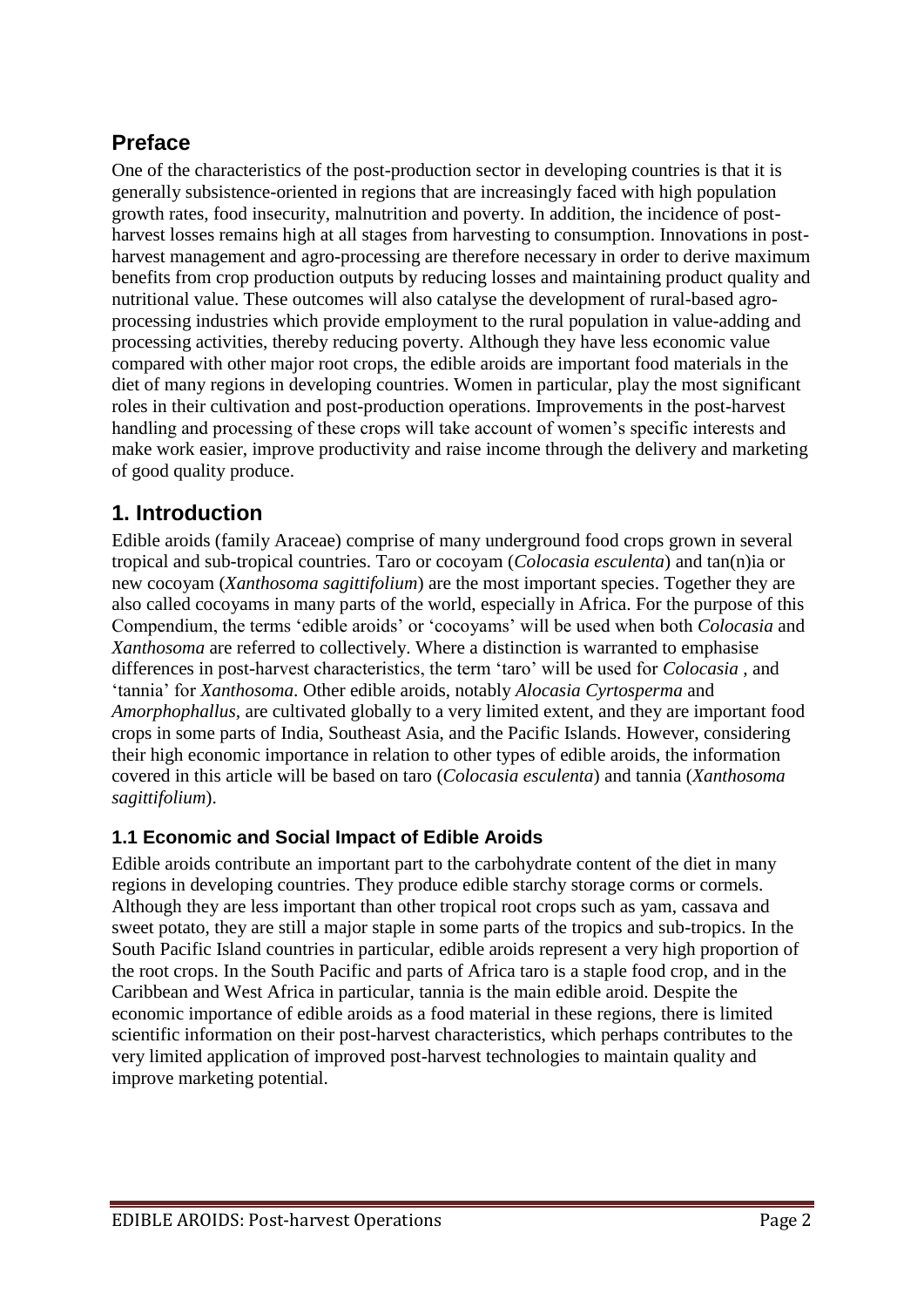## <span id="page-3-0"></span>**1.2 World Production and Trade**

Data on world production and trade of edible aroids is difficult to estimate because of their very limited significance in terms of total production of root and tuber crops. Estimated world production in 1988 was around 5.5 million Mt, and constituting about 3.3% of all root crops (FAO, 1988). Total world production area of taro alone was estimated to be about 993 x  $10<sup>3</sup>$ ha in 1983, with 80% in Africa. During this period, global production of taro was 5.607 million Mt, with about 61.33% in Africa and 38.67% in Asia. Estimates made about a decade ago indicated that total world production of the major edible aroids (taro and tannia) was about 5.23 million Mt in an area of 983 million ha, with average yield of 5314 kg.ha<sup>-1</sup> (FAO, 1991). Production declined by 5.3% from 5.64 million Mt in the 1979-81 period to 5.34 Mt in 1989. Current statistics indicates that increased slowly during the past 5 years from 5.6 million to 8.8 million Mt (Table 1). Although exports increased by over 23% in volume, the value of exports remained fairly uniform over this period. Farmers and exporters interested in future business must ascertain the factors contributing to this trend and the potential impacts on business.

|                        | 2000     | 1999     | 1998     | 1997     | 1996     | 1995     |
|------------------------|----------|----------|----------|----------|----------|----------|
| Production (Mt)        | 8,834,79 | 8,823,62 | 8,697,13 | 6,621,51 | 5,977,82 | 5,586,37 |
|                        |          |          |          |          |          |          |
| Exports, Quantity (Mt) |          | 108,845  | 108,067  | 90,881   | 101,670  | 88,099   |
| Exports, Value         |          | 70,840   | 88,245   | 73,710   | 80,971   | 70,420   |
| (1000US\$)             |          |          |          |          |          |          |

**Table 1: World production and trade in edible aroids (cocoyams)**

Source: FAOSTAT, 2000

## <span id="page-3-1"></span>**1.3 Primary products**

Aroids are grown mainly for food. The mature corms and young shoots of edible aroids are mostly used as boiled vegetables, but the corms are also roasted, baked, or fried. Roasted or boiled corms can be eaten alone or with stew. In parts of West Africa, the boiled corms are mashed and used as weaning diet. Mature edible aroids are also processed into flour, which is used to prepare "fufu" that is commonly eaten in Nigeria with stew. In southeastern part of Nigeria in particular, tannia is used in small quantity as soup thickener after boiling and pounding to obtain a consistent paste. Taro chips is another important secondary product. In the South Pacific, young taro leaves are used with coconut cream to prepare a dish called "luau", which is then used to eat the boiled or roasted taro, breadfruit and banana.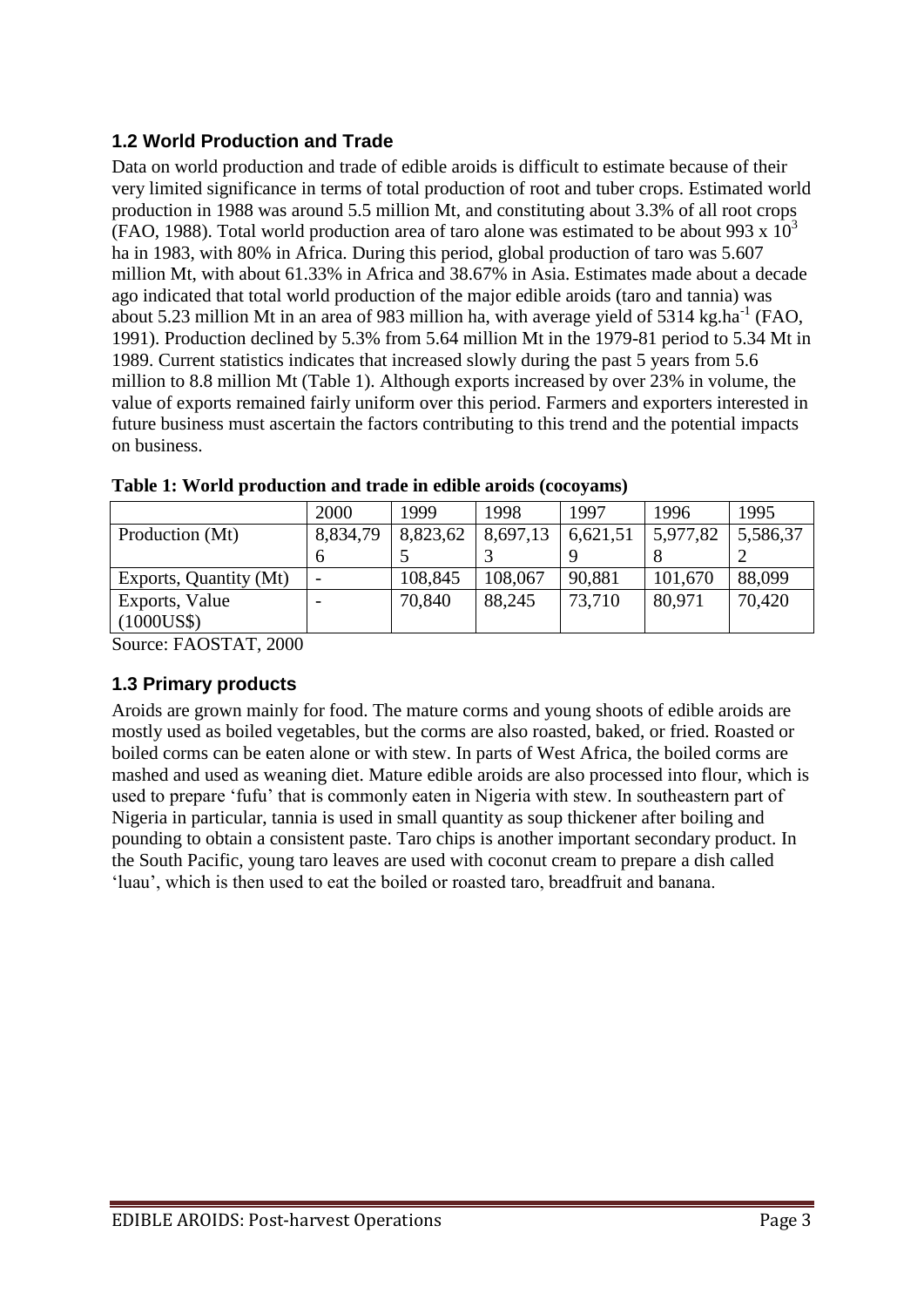

**Fig. 1. Taro plants in the South Pacific.**

## <span id="page-4-0"></span>**1.4 Secondary and derived product**

Despite their considerable potential as animal feed, renewable energy source and industrial raw material, the development of agro-industries based on aroids as major inputs remains a theoretical concept despite several positive indicators from research and development. Some aspects of these secondary and derived products will be discussed later in detail in Sections 2.9 and 5.1.

## <span id="page-4-1"></span>**1.5 Requirements for export and quality assurance**

Edible aroids are grown mainly on subsistence farms for household consumption or sale in local and regional markets In some growing regions, however, improvements in postharvest handling and availability of airfreight have facilitated export marketing to developed countries, mainly servicing the needs of migrants from the producing areas. There are no international quality standards for export but exporting companies or individuals must meet the phyto-sanitary requirements of the importing country, in addition to the agreed product specifications. This requires good sanitation, clean produce free of debris and soil, good packaging and evidence of quality assurance system to meet the importer's requirements. Corms are susceptible to physical injury during harvesting and postharvest handling and affected corms are downgraded. Extra care should be taken to avoid damage to the corms since this may lead to rapid deterioration during subsequent handling and storage. Taros harvested for fresh marketing are normally washed and the roots and fibres discarded. They are then graded and packed in crates for transportation. Crates are preferred because they are firm and reduce the incidence of mechanical damage to corms. Corms destined for storage are *cleaned but not washed*, and may also be cured to enhance repair of any physical injury present. Under ambient conditions of high temperature and high relative humidity common in most tropical regions, wet tissue provides conducive environment for microbial growth and spread to healthy produce.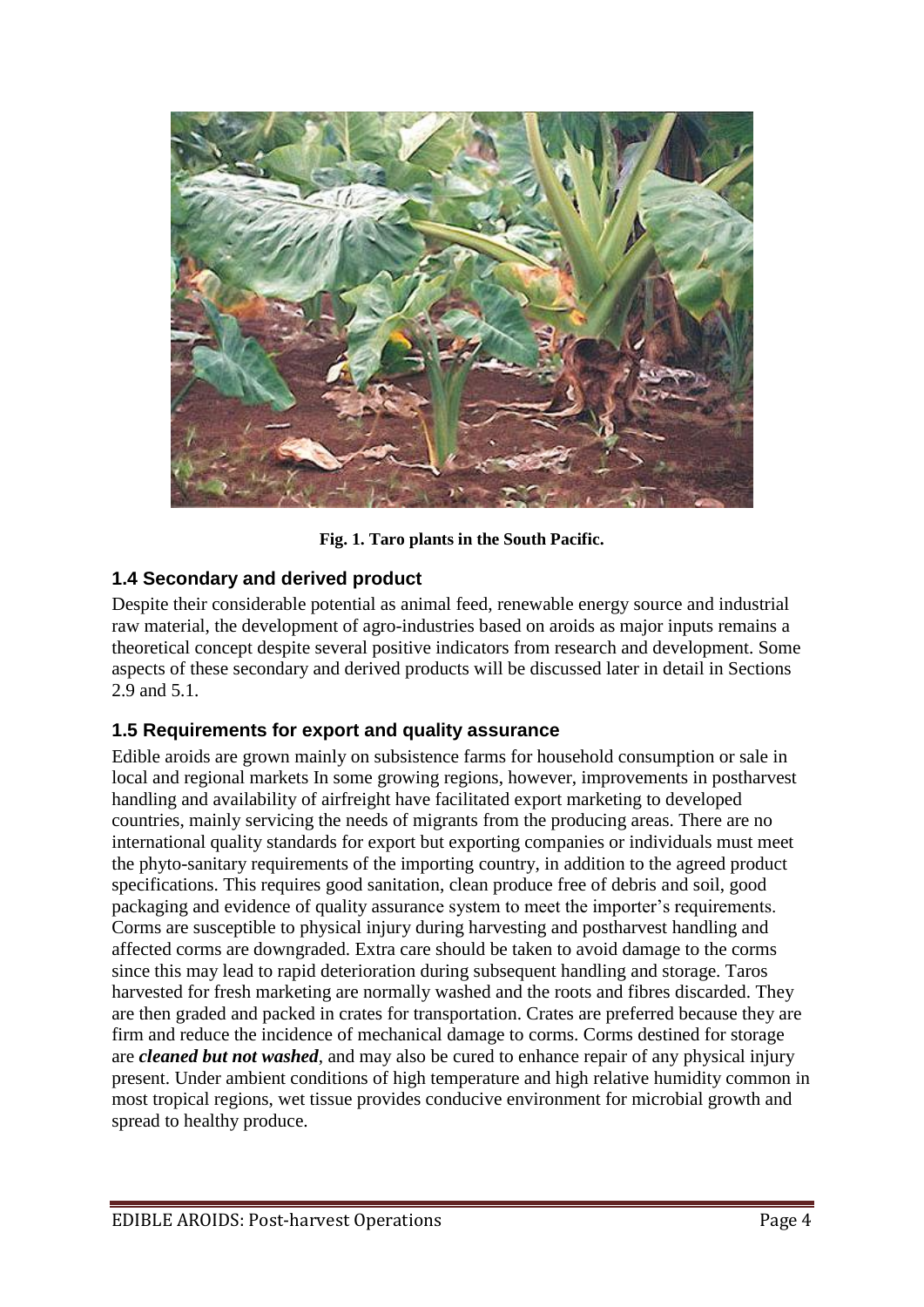### <span id="page-5-0"></span>**1.6 Consumer Preferences**

There are regional differences in consumer preference and utilisation of cocoyams. In areas such as the South Pacific where they constitute a staple diet, taro (*Colocasia esculenta* (L.) Schott *and Alocasia* spp) are most widely grown and used, whereas in many parts of Africa, these of less importance. In southeastern Nigeria in particular, these are seldom eaten alone, but commonly pounded in a mixture with gari or yam. In fact this consumer preference pattern threatens the future contribution of many cocoyam varieties to the agricultural (food & raw materials) system in these regions. Local and international efforts are necessary to preserve the existing genetic biodiversity of these important crops.

## <span id="page-5-1"></span>**1.7 Nutritional Facts**

Notwithstanding their high starch content, edible aroids have a higher content of protein and amino acids than many other tropical root crops (Kay, 1987). Protein quality is essentially the same for all aroids determined with lysine as first limiting amino acid (chemical score 57-70) (Bradbury, 1988). The nutritional values of the major edible aroids are presented in Table 2. A summary of comprehensive chemical analysis of large samples of aroids from different countries is also presented (Table 3). The highlights of the nutritional and chemical composition are presented (Table 4). The purpose of these data is to assist food process engineers and many other scientists in developing improved food processing operations as well as new food products, particularly those aimed at enhancing the nutritional status of people living in regions that produce cocoyams. Considering the huge variation in compositional data of raw material in general, these data must be used only as a guide in making nutritional calculations.

| Constituent                                | Taro                  |       |                             | $Tan(n)$ ia      |        |               |  |
|--------------------------------------------|-----------------------|-------|-----------------------------|------------------|--------|---------------|--|
|                                            | (Colocasia esculenta) |       | (Xanthosoma saggittifolium) |                  |        |               |  |
| Major nutrients                            | C <sub>orms</sub>     | Corms | Leaf                        | Corms            | Leaves | <b>Shoots</b> |  |
|                                            |                       |       | stalks                      |                  |        |               |  |
| Calories                                   | 102                   | 94    | 24                          | 133              | 34     | 33            |  |
| Protein $(g)$                              | 1.8                   | 202   | 0.5                         | 2.0 <sup>†</sup> | 2.5    | 3.1           |  |
| Fat $(g)$                                  | 0.1                   | 0.4   | 0.2                         | 0.3              | 1.6    | 0.6           |  |
| Carbohydrate (g)                           | 23                    | 21    | 6                           | 31               | 5      | 5             |  |
| Fibre $(g)$                                | 1.0                   | 0.8   | 0.9                         | 1.0              | 2.1    | 3.2           |  |
| Calcium (mg)                               | 51                    | 34    | 49                          | 20               | 95     | 49            |  |
| Phosphorous (mg)                           | 88                    | 62    | 25                          | 47               | 388    | 80            |  |
| Iron $(mg)$                                | 1.2                   | 1.2   | 0.9                         | 1.0              | 2.0    | 0.3           |  |
| Vitamins<br>ß-carotene equiv.<br>$(\mu g)$ | trace                 | trace | 180                         | trace            | 3300   |               |  |
| Thiamine (mg)                              | 0.10                  | 0.12  | 0.02                        | 0.10             |        |               |  |
| Riboflavin (mg)                            | 0.03                  | 0.04  | 0.04                        | 0.03             |        |               |  |
| Niacin (mg)                                | 0.8                   | 1.0   | 0.4                         | 0.5              |        |               |  |
| Ascorbic acid (mg)                         | 8                     | 8     | 13                          | 10               | 37     | 82            |  |

#### **Table 2: Nutritional content of the major edible aroids per 100g edible portion.**

Source: (FAO, 1972; Platt, 1962; Tindall, 1983)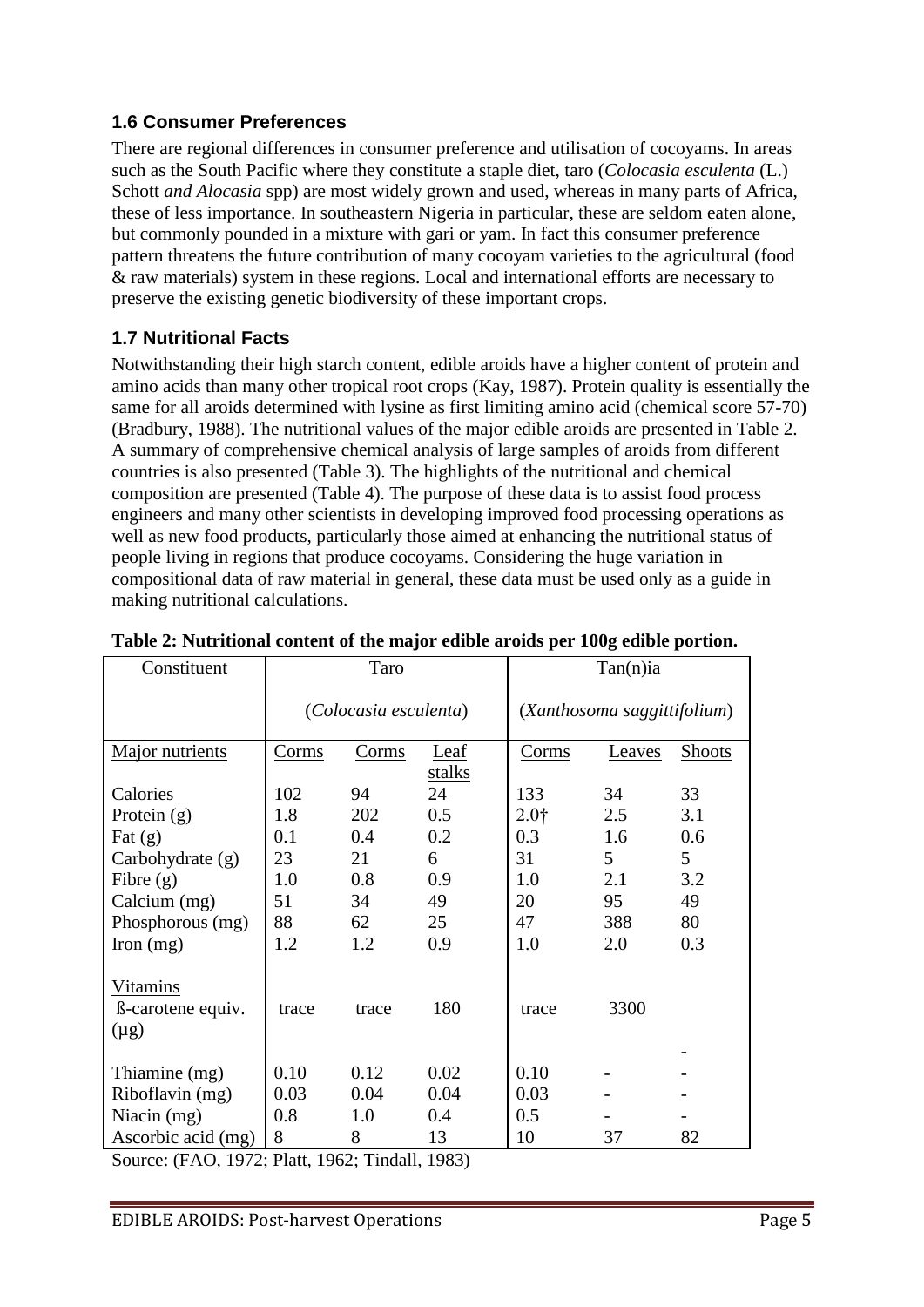|                                       | Taro           | Tannia           | Giant taro        | Giant           | Elephant                 |
|---------------------------------------|----------------|------------------|-------------------|-----------------|--------------------------|
|                                       |                |                  |                   | swamp taro      | foot yam                 |
| Number of samples and                 | 71 samples     | 37 samples       | 37 samples        | 27 samples      | 7 samples                |
| countries                             | from 3         | from 2           | from 2            | from 2          | from one                 |
|                                       | countries      | countries        | countries         | countries       | cultivar                 |
| Moisture %                            | 69.1           | 67.1             | 70.3              | 75.4            | 77.8                     |
| Energy kJ.100 $g^{-1}$                | 480            | 521              | 449               | 348             | 336                      |
| Protein %                             | 1.12           | 1.55             | 2.15              | 0.51            | 2.24                     |
| Starch %                              | 24.5           | 27.6             | 21.5              | 16.8            | 16.6                     |
| Sugar %                               | 1.01           | 0.42             | 0.96              | 1.03            | 0.14                     |
| Dietary fibre %                       | 1.46           | 0.99             | 1.85              | 2.78            | 1.45                     |
| Fat %                                 | 0.10           | 0.11             | 0.10              | 0.16            | 0.06                     |
| Ash %                                 | 0.87           | 1.04             | 0.92              | 0.67            | 1.36                     |
| Minerals (mg. $100 g^{-1}$ )          |                |                  |                   |                 |                          |
| Ca                                    | 32             | 8.5              | 38                | 182             | 97                       |
| $\mathbf{P}$                          | 70             | 53               | 44                | 16              | 67                       |
| Mg                                    | 115            | 27               | 52                | 21              | 47                       |
| $\rm Na$                              | 1.8            | 6.6              | $\overline{30}$   | $\overline{72}$ | 4.1                      |
| $\mathbf K$                           | 448            | 530              | 267               | 67              | 622                      |
| $\overline{S}$                        | 8.5            | 7.9              | 12                | 3.3             | 12                       |
| Fe                                    | 0.43           | 0.40             | 0.83              | 0.61            | 0.51                     |
| Cu                                    | 0.18           | 0.19             | 0.07              | 0.11            | $0.18\,$                 |
| $\overline{Zn}$                       | 3.8            | 0.52             | 1.57              | 2.3             | 1.05                     |
| Mn                                    | 0.35           | 0.17             | 0.62              | 0.69            | 0.31                     |
| AI                                    | 0.38           | 0.53             | 0.36              | 1.36            | 0.41                     |
| $\bf{B}$                              | 0.09           | 0.09             | 0.10              | 0.09            | 0.17                     |
| Vitamins (mg. $100 g-1$ )             |                |                  |                   |                 |                          |
| Vitamin A (ret. $+$ -car./6)          | 0.007          | 0.005            | $\mathbf{0}$      | 0.005           | 0.07                     |
| Thiamin                               | 0.032          | 0.024            | 0.021             | 0.025           | 0.06                     |
| Riboflavin                            | 0.025          | 0.032            | 0.018             | 0.019           | 0.05                     |
| Nicotinic acid                        | 0.76           | 0.80             | 0.48              | 0.46            | $1.2\,$                  |
| Pot. Nic. $Acid = Trp/60$             | 0.19           | 0.33             | 0.46              | 0.07            | $\overline{\phantom{a}}$ |
| Total vitamin $C(AA + DAA)$           | 15             | 14               | 17                | 16              | 3.8                      |
| Limiting amino $acids + score$        |                |                  |                   |                 |                          |
| First                                 | Lys $66$       | Lys 57           | Lys <sub>64</sub> | Lys $70$        |                          |
| Seconds                               | Thr 94         | Leu 81           | <b>His 91</b>     | Leu 97          | $\overline{\phantom{a}}$ |
|                                       | Ileu 93        |                  |                   |                 |                          |
| Organic acid anions and               |                |                  |                   |                 |                          |
| calcium oxalate (mg. $100 g^{-1}$ )   |                |                  |                   |                 |                          |
| Total oxalate (Ox)                    | 65             | 42               | 42                | 288             | 18                       |
| Soluble oxalate                       | 35             | 44               | 17                | 45              | $\qquad \qquad -$        |
| Calcium oxalate                       | 43             | 23               | 37                | 399             | $\Box$                   |
| Free calcium                          | 10             | $\overline{0}$   | 15                | 10              | $\equiv$                 |
| Malate                                | 107            | 211              | 320               | 106             | 105                      |
| Citrate                               | 102            | 314              | 278               | 86              | 142                      |
| Succinate                             | 168            | 506              | 370               | 295             | $\boldsymbol{0}$         |
| Trypsin inhibitor $(TIU.g^{-1})$      | 14             | 0.3              | 269               | 2.5             | 0.56                     |
| Chymotrypsin inhibitor $(CIU.g^{-1})$ | $\overline{0}$ | $\boldsymbol{0}$ | 57                | $\overline{0}$  |                          |

#### **Table 3: Data on nutritional and chemical composition of different varieties of edible aroids from different countries**

Source: (Bradbury, 1988)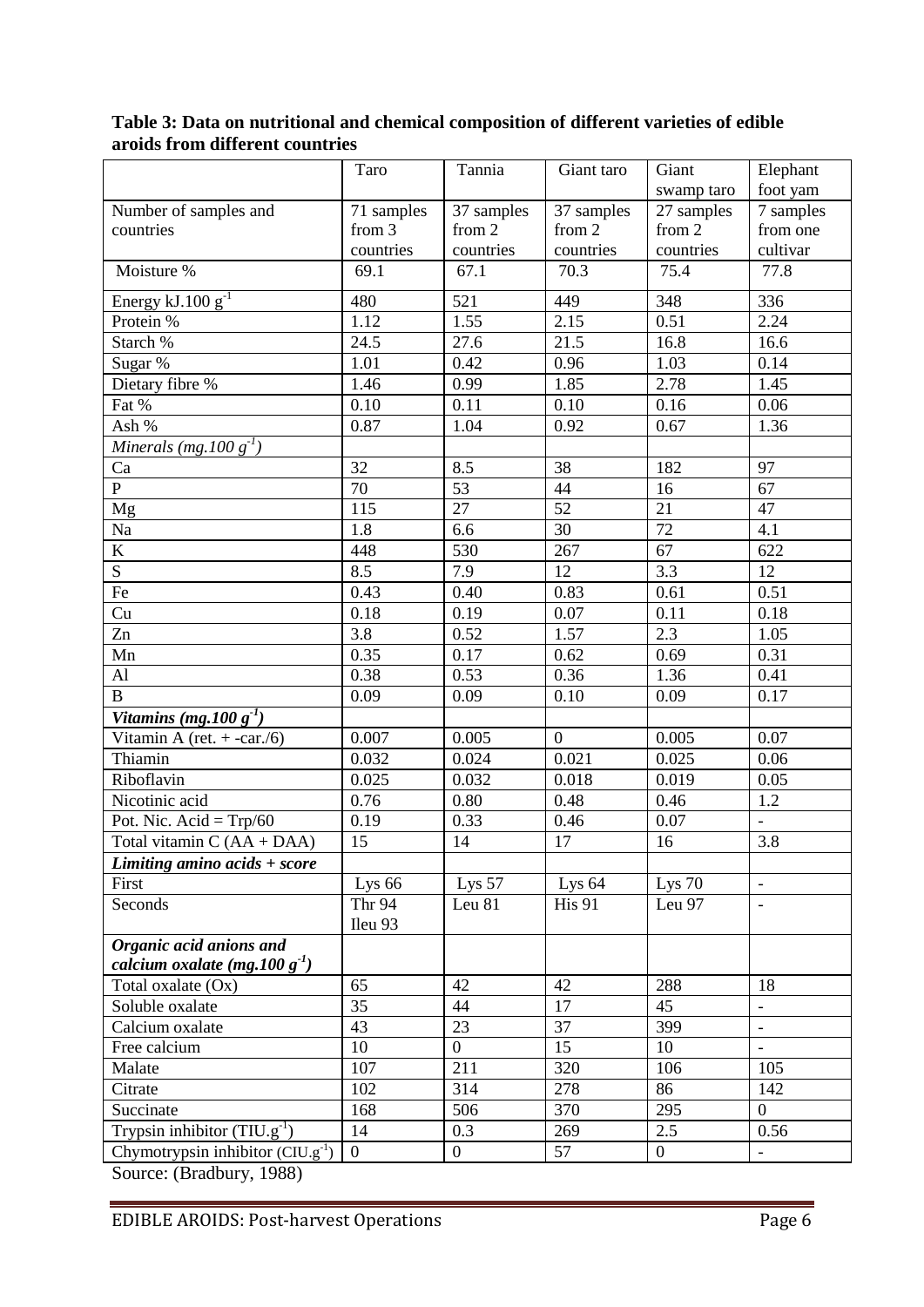| Table 4: Explanatory summary on nutritional and chemical characteristics of main |  |  |
|----------------------------------------------------------------------------------|--|--|
| edible aroids.                                                                   |  |  |

| Edible aroid                                                  | Nutritional and chemical composition                                                                                                                                                       |
|---------------------------------------------------------------|--------------------------------------------------------------------------------------------------------------------------------------------------------------------------------------------|
| Taro (Colocasia esculenta)                                    | Middle range energy, protein and vitamins, high K. Zn,<br>low Na, medium trypsin inhibitor; some cultivars acrid.                                                                          |
| Tannia (Xanthosoma spp)                                       | Like taro, but high in nicotinic acid, lowest in free Ca<br>(zero) and low trypsin inhibitor; some cultivars acrid.                                                                        |
| Giant taro (Alocasia spp.)                                    | Middle range energy, highest protein, lowest -carotene<br>(zero), thiamine and riboflavin, high Fe and Mn, low K<br>and Cu, very large amount of trypsin/chymotrypsin<br>inhibitor; acrid. |
| Giant swamp taro<br>(Cyrtosperma chamissonis)                 | Low energy and protein, high dietary fibre, low vitamins,<br>high Na, Zn and Mn, very low K, large amount of total<br>oxalate and calcium oxalate; some acridity.                          |
| Elephant foot yam<br>(Amorphophallus<br>campanulatus)<br>1000 | Low energy, highest protein, high total Ca, calcium<br>oxalate, total oxalate, K, Mg, P, Zn, and Mn; some<br>acridity.                                                                     |

Source: (Bradbury, 1988).



**Fig. 2. Edible Aroids at thr local market, Nuku'aloga, the Kingdom of Tonga, Infront are tannia and at the back with the stem intact are tano.**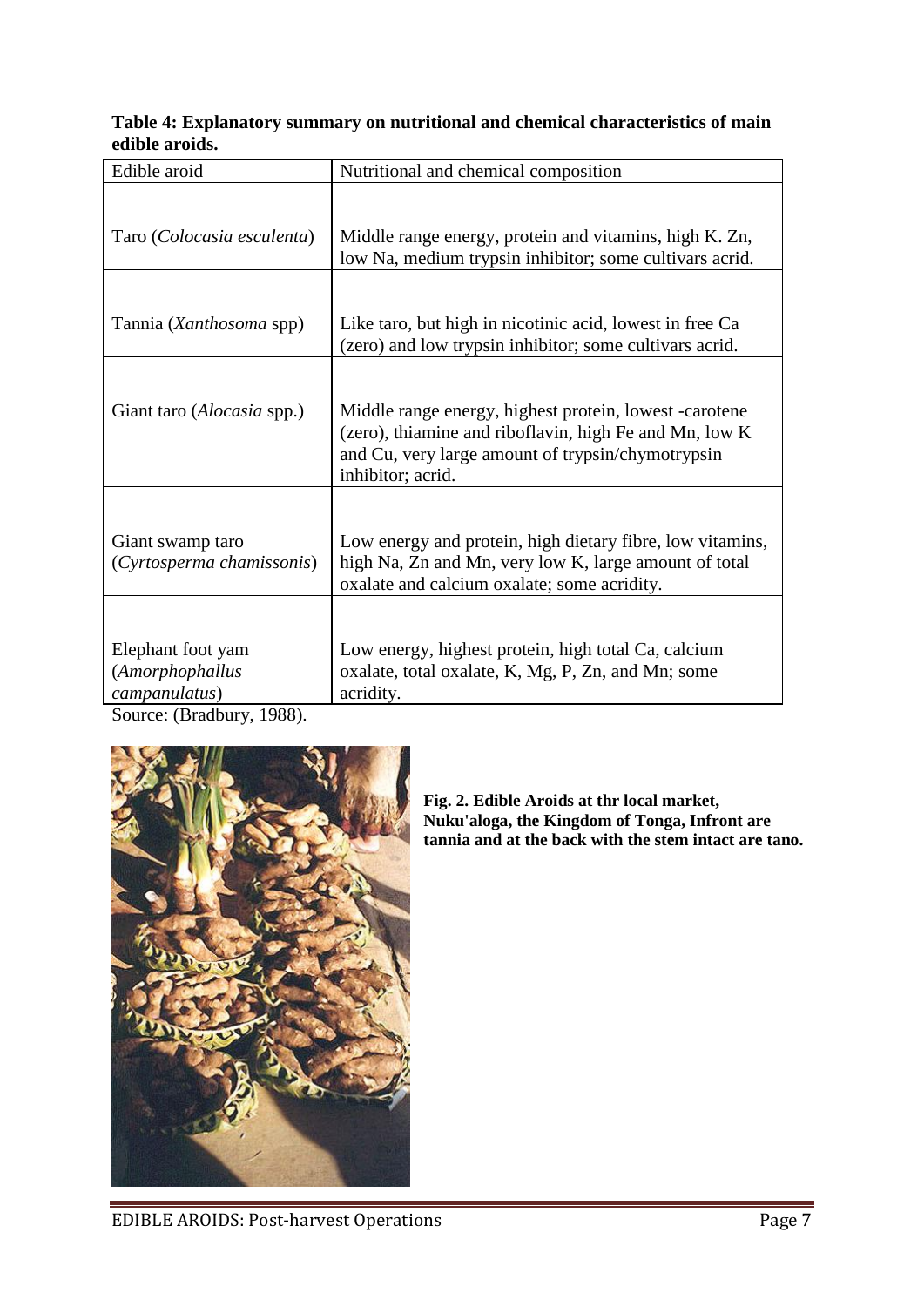## <span id="page-8-0"></span>**2. Post-Production Operations**

### <span id="page-8-1"></span>**2.1 Pre-harvest Operations**

The condition of the leaves is a good maturity index for assessing the readiness of corms for harvest. The length of the growing season and yield varies among the cocoyam varieties. Taro matures in 240-300 days from planting but the eddo type matures in 180-210 days. Taro yields may range from  $4-6$  t.ha<sup>-1</sup> and up to  $15$  t.ha<sup>-1</sup>. Tannia matures in 240-420 days after planting and produces small edible cormels 15-22 cm in length attached to large corms. These cormels should be harvested before they produce new shoots. Tannia yields about 6-12 t.ha<sup>-1</sup> of corms, but yields of 12-20 t.ha<sup>-1</sup> can be achieved. Data on length of growing season and crop yield are useful in planning harvesting and post-harvest requirements for labour, packaging, transportation, storage, quality control and marketing.

## <span id="page-8-2"></span>**2.2 Harvesting**

Edible aroids are mature for harvesting when the leaves begin to turn yellow and start to wither. Harvesting is carried out by lifting the corms by hand. Simple tools such as hoe and knife are used to remove the soil around the corm. Shovels are also used. Although experimental mechanical lifters have been studied, there are no commercial equipment dedicated to harvesting aroids. Mature taro produces a large edible main corm and a few lateral cormels, about 4-10 in number. The main tuber is often harvested with the smaller corms left to develop later. For tannia, on the other hand, mature cormels may be harvested continuously for 500 days or more, leaving the main corm in the ground to develop new cormels.

The main objective of harvesting is to remove the mature crop without physical damage. Most subsistent small-scale farmers harvest their crop for immediate consumption and/or sale while the rest are left underground as a storage strategy until required. Corms are susceptible to damage during harvesting. Damage can occur as a result of the harvesting tool injuring the corm, or as a consequence of rough handling (e.g. corm-to-corm impact by throwing harvested corms into a pile). Physical damage such as punctures, cuts or abrasion lead to high rates of moisture loss and provide avenues for microbial infection. These conditions lead to high incidence of shrinkage and postharvest losses down the handling chain. In many regions, corm harvesting is generally carried out by women who also have to trek considerable distance back to the family house or market. Developing simple and appropriate tools to remove the drudgery of manual harvesting, particularly when the soil is dry and "hard" would be beneficial engineering inputs under these conditions.

#### <span id="page-8-3"></span>**2.3 Transport**

Harvested corms are stored on-farm or transported immediately to the home, nearby market or handling facility. In many rural subsistence farming systems, the corms are put in a woven basket and carried on the head as in parts of West Africa or on the shoulder where a basket is tied to each end of a stick as in the South Pacific. Bicycles and motorised transport are increasingly being used for transportation, especially where a large quantity of crop is harvested. The quantity of crop and expected market value are important considerations is selecting an appropriate transport system. Mechanised transport has the potential to induce physical damage during haulage on "bumpy" roads. Good shock and vibration absorbers and careful driving will assist in reducing the incidence of damage.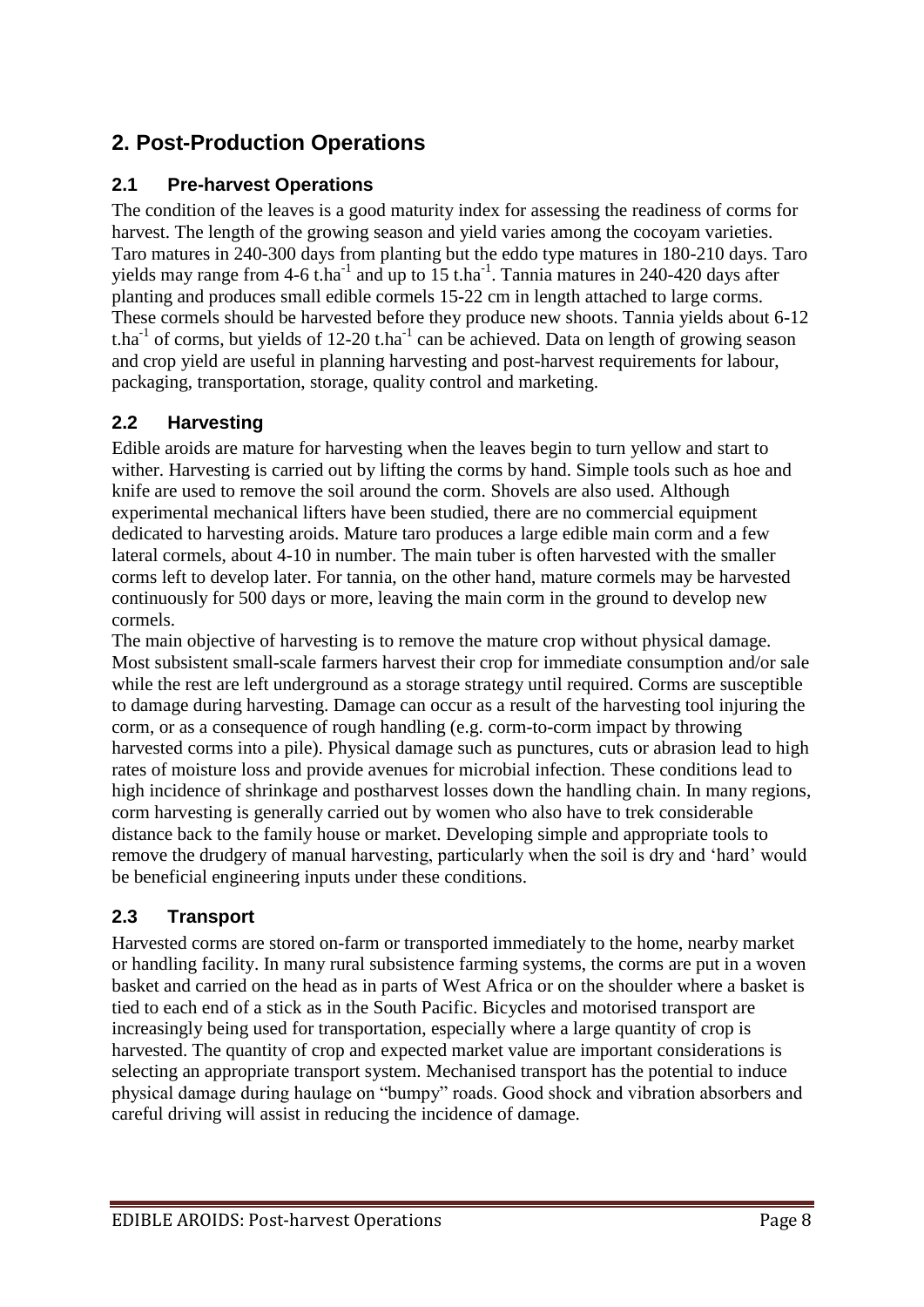

**Fig. 3. Baskets for transporting root crops and other food crops in the South Pacific.**

## <span id="page-9-0"></span>**2.4 Corm Curing**

Although not desirable for good quality produce, wounding of corms occurs during harvesting and trimming, and it is therefore important that harvested crop is cured before long-term storage so as to promote a rapid wound repair process. Curing slows down the rates of physiological and pathological deterioration which lead to losses in quality and quantity. Several wounds are made on tannia corm when the cormels (usually 4-10 in number) are removed, and one wound is ultimately made on taro cormels when they are cut off from the parent corm. Additional wound is also made during trimming to remove the residual planting material from the base of the corms and the petiole of leaf base. These regions have poor healing properties and require curing to prevent subsequent infection and spoilage. Under traditional post-harvest systems, curing is accomplished by placing corms in the sun until the wounded surface dries out. Corms can also be cured in naturally ventilated barns or other storage structures. Curing is less effective if damage on corms is extensive. Fungicide treatment may be necessary if base trimming is practised. Curing can also be achieved at elevated temperatures in high humidity environment, but chemical application to suppress sprouting has been suggested to cause an inhibitory effect on wound healing and periderm formation (Passam, 1982). Curing corms at 35°C and 95% rh for 5 days reduced the rate of sprouting and weight loss in tannia (Passam, 1982; Been et al., 1975), and temperatures below 20°C have been reported to cause very slow wound healing of dasheen cormels. It was recommended that brief storage of corms under tropical ambient conditions (24 or 30°C with 85% rh) promoted curing in taro and tannia corms (Agbo-Egbe and Rickard, 1991). Other studies reported that the best conditions for wound healing were 34-36°C with 95-100% rh (Rickard, 1981). Under these conditions, wound healing occurred more readily at the top of corms than at the base and sometimes did not occur at the base.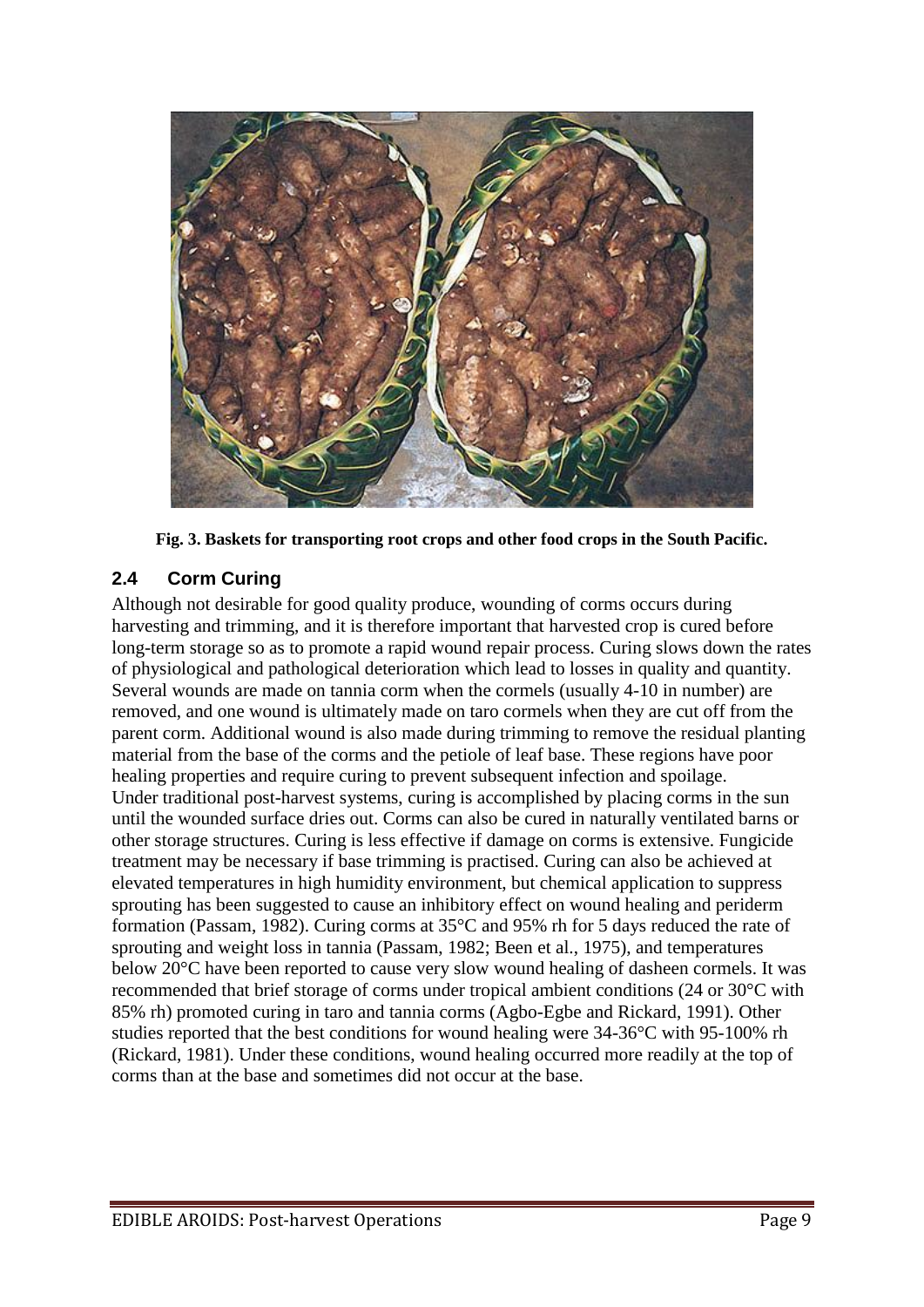## <span id="page-10-0"></span>**2.5 Cleaning**

Cleaning the edible aroids to meet strict export quarantine requirements is an essential part of the postharvest handling system. Currently, New Zealand regulation stipulates that no more than 25 grams of soil per 600 units (or corms) samples. Scraping and/or washing in water at the packhouse clean taro destined for export by hand. Hand cleaning is labour-intensive and takes considerable time and work quality is difficult to control. Although experimental washing of taro corms grown in paddy conditions has been reported, no mechanised cleaning equipment is yet available (IRETA, 1997). Based on an assessment of several crop cleaning machines in Samoa in terms of time taken to clean to export crop standard, uniformity of cleaning, damage to corms, complexity of the machine, and cost, it was recommended that the carrot barrel washer with some manual finishing could be used for cleaning taro corms to meet export standards. The cost of this machine was about US\$5000 in 1995.

## <span id="page-10-1"></span>**2.6 Packaging**

The two main packaging systems used are woven baskets and crates. The baskets are made of palm tree leaves or coconut leaves. They are suitable for manual transport due the lack impacts and/or vibration that can lead to physical damage of corms. When used in mechanical transport systems, these baskets collapse easily under compression loading. During mechanical transportation, wooden or plastic crates are preferred because they are firm and reduce the incidence of mechanical damage to corms. Crates can be cleaned, thereby contributing to better hygiene and reduced microbial infection of corms. They are also most suited for long distance marketing and exportation.

## <span id="page-10-2"></span>**2.7 Storage**

Storage of fresh corms is important for distant marketing, to free farmland for new cropping, and to ensure the availability of seed cormels in the next planting season. But edible aroids have a short period of shelf life, and this creates specific problems with the supply of new planting materials. In particular, storage at ambient temperatures is considered impossible due to very high incidence of fungal decay.

There is considerable variation in the storage behaviour of the different edible aroids. For the two most important edible aroids, taros are more difficult to store than tannia. Under high storage temperature (25°C and above) and humidity (85% and above), it has been found that more sprouting and decay occurred with taro than with tannia cormels (Agbo-Egbe and Rickard, 1991). However, less sprouting and decay occurred with taro at high temperature and low humidity than at high temperature and high humidity but weight loss was higher. Under tropical ambient conditions, tannia cultivars were stored successfully for about 5-6 weeks but up to 60% decay occurred in taro corms.

#### *Traditional Storage*

Aroids are stored in a variety of traditional low-cost structures such as shade, hut and underground pits. Sometimes, the corms are placed in boxes before loading into the building while others are placed directly on the storage floor. Corms may also be stored in heaps in a shade and/or covered with straw or plantain leaves. In parts of southern China, it is common practice to pile the corms in heaps and cover them with soil or seal them in leaf-lined pits in the ground (Plucknett and White, 1979). In parts of the Philippines, corms are stored in wooden platforms with the corms arranged in irregular rows and covered with dry grass and finally with soil. As practised in some parts of the South Pacific, corms may be harvested with about 30 cm of their basal petioles attached, tied into bundles and stored suspended in the shade. In pit storage, corms are placed inside pits and covered with leaves and soil.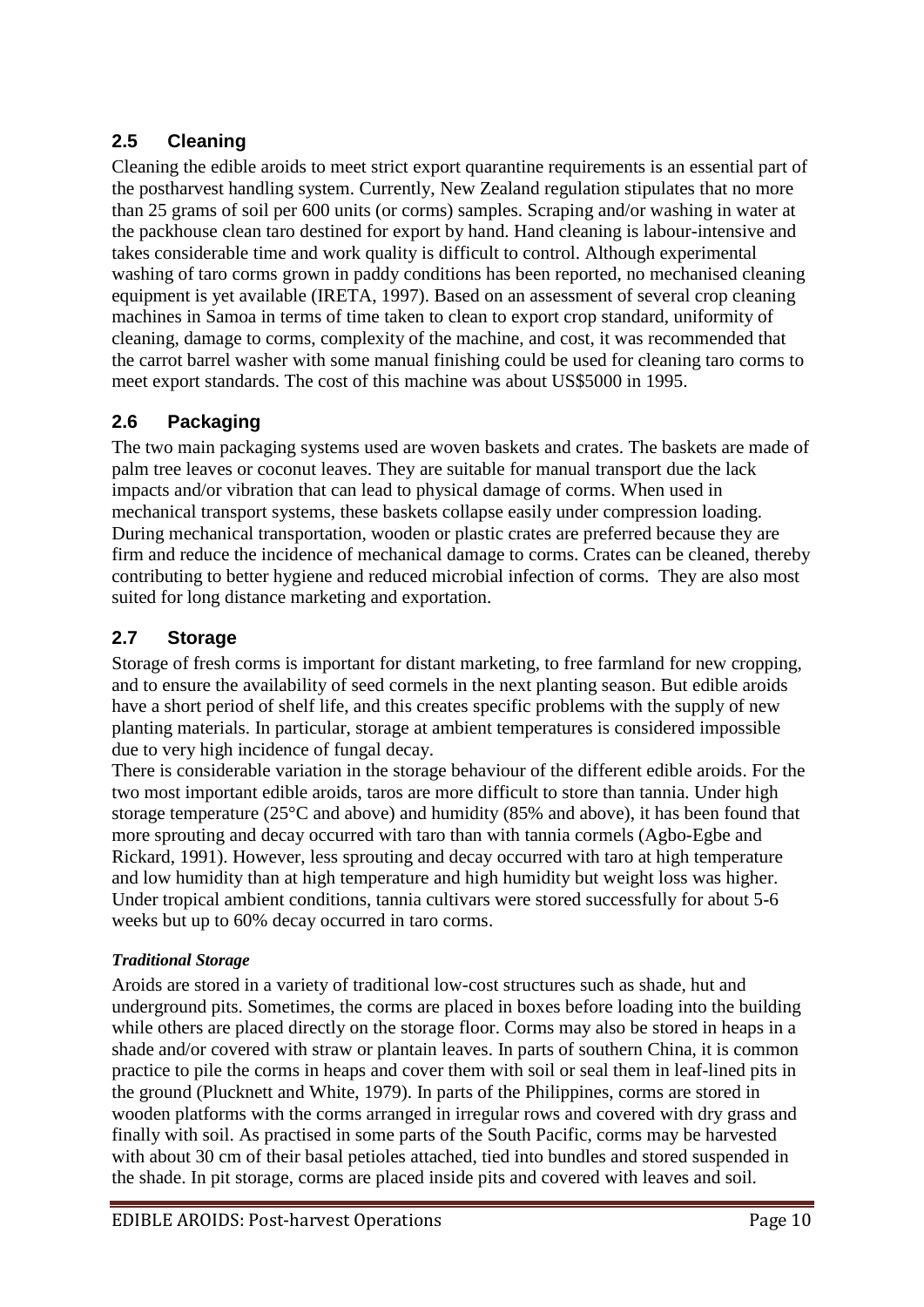Storage in leaf-lined soil pits is also practised. The pits or trenches are usually dug in welldrained soil in shaded areas. The trenches may also covered with dry grass and finally soil. These traditional storage conditions reduce moisture loss and promote the curing of wounds. Under these conditions, the storage life of taro corms has been extended for up to 4 weeks with no beneficial effect on the storage of tannia. Fungal infection is also reduced. Storage losses can be reduced by minimising the occurrence mechanical damage and leaving the corms untrimmed during storage (Cooke et al., 1988). Taro can be stored in shaded pits for about 4 months without significant losses in quality and quantity, and satisfactory storage has been achieved for up 3 months under a variety of tropical conditions. In general, tannia keeps better in traditional pit storage better than ventilated room or barn storage. Mature tannia corms do not deteriorate if left in the ground and it is also common practice to harvest corms for immediate utilisation as required.

Traditional storage systems are mainly suited for short-term storage and have limited success with long-term storage, which is necessary for marketing beyond the harvest period. Existing results are largely variable and in many instances the corms decay and become unfit for human consumption after a short period. Different levels of corm wastage and losses have been reported for different lengths of storage and for the different types of edible aroids (Section 3). It has been shown that edible aroids can be stored at tropical ambient conditions (24-29°C with 86-98% rh) for at least 2 weeks without significant changes in nutritional values (Agbo-Egbe and Rickard, 1991) such as crude protein content and total amino acids. However, resulted in a significant reduction in starch content and increase in total sugar content. The limitations of traditional storage structures have resulted in the search for improved storage systems such as ventilated and refrigerated storage. Appropriate storage technique must be selected based on crop economic value of crop, the intended use, and the skills necessary to operate and maintain the technology under local conditions.

#### *Ventilated Storage*

During storage in well ventilated stores (~26°C and 76% rh), tannia corms had 1% weight loss per week but sprouting occurred after 6 weeks. The corms were still edible after 9 weeks storage (Thompson, 1996). Other studies showed that tannia corms may be stored in wellventilated conditions for up to 6 months (Kay, 1987), although loss of eating quality was observed after 8 weeks. Ventilated storage of corms in the dark at 24°C resulted in 30% decay after 1-3 weeks (Kay, 1987). Factors such as corm maturity, environmental condition, agro-climatology, degree of physical damage, and a host of pre-harvest factors contribute to the variability of results reported. Results in the literature must be tested and adapted under local conditions.

#### *Refrigerated Storage*

There is considerable evidence that corm storage life is improved under refrigerated storage conditions (Tables 5 and 6). It must be noted though, that refrigeration technology cost more than traditional and ventilated storage methods, and investments in capital equipment, packaging, technical skill, and power supply are necessary.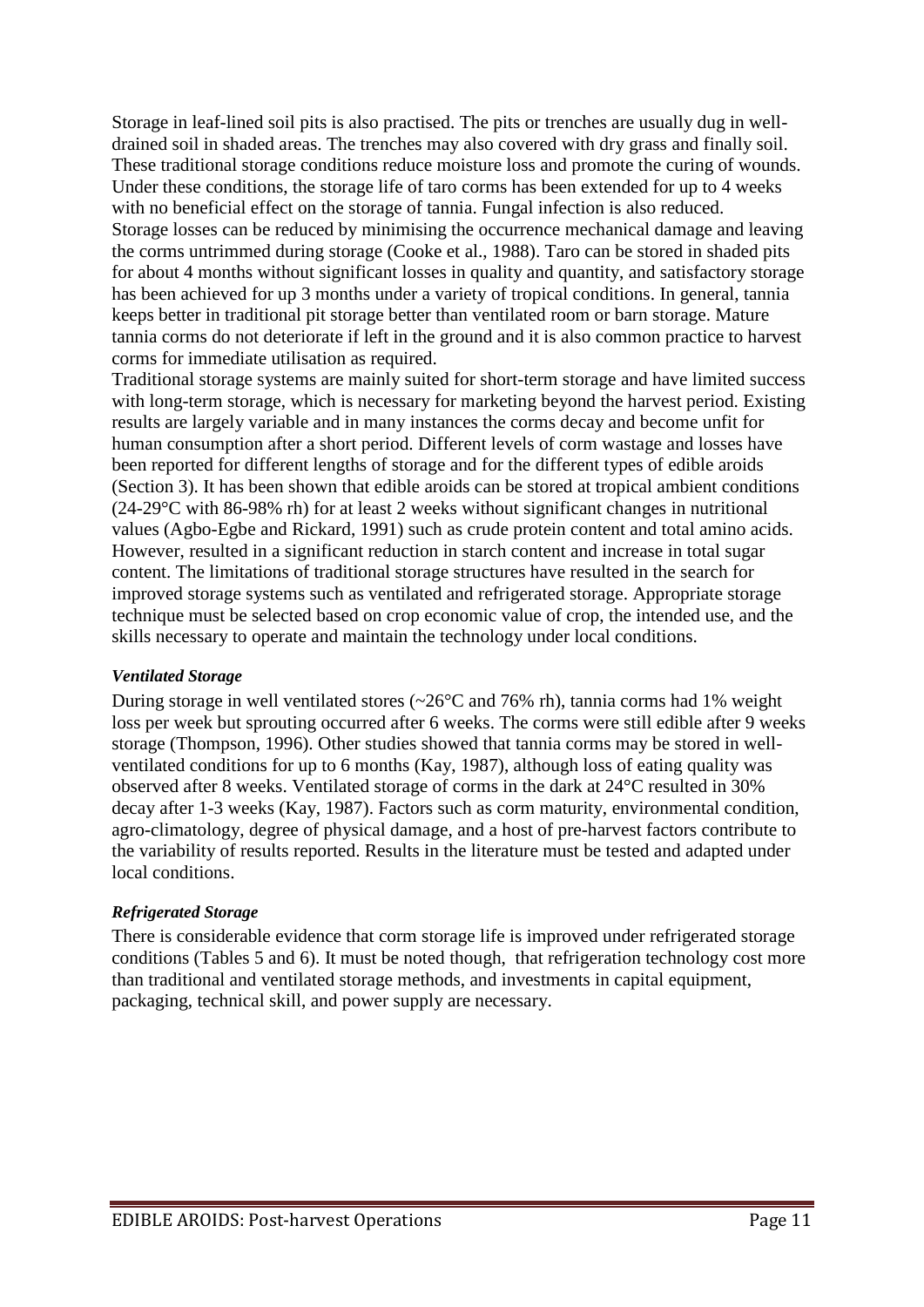| Temperature | Relative humidity | Length of storage |
|-------------|-------------------|-------------------|
|             | $\%$              |                   |
|             | 80                | 17.1-18.6 weeks   |
| 7.2         | 80                | 18 weeks          |
| $7 - 10$    |                   | 16-20 weeks       |
|             | Qς                | 5-6 weeks         |

**Table 5: Recommended storage conditions for tannia (***Xanthosoma* **spp.** *X. sagittifolium***, Araceae).**

Sources: (Tindall, 1983; Agbo-Egbe and Rickard, 1991; Snowdown, 1991)

| Relative humidity (%)<br>Length of storage<br>Temperature $(^{\circ}C)$<br>4.4<br>$3\frac{1}{2}$ months |  |
|---------------------------------------------------------------------------------------------------------|--|
|                                                                                                         |  |
|                                                                                                         |  |
| $6.1 - 7.2$<br>80                                                                                       |  |
| 70-80<br>$90 \text{ days}$<br>7.2                                                                       |  |
| 120-150 days#<br>7.2<br>85-90                                                                           |  |
| 85-90<br>$7 - 10$<br>4-5 months                                                                         |  |
| up to 180 days <sup>†</sup><br>10                                                                       |  |
| 10<br>6 months                                                                                          |  |
| 11.1-12.8<br>85-90<br>21 weeks                                                                          |  |
| 85-90<br>$11 - 13$<br>5 months                                                                          |  |
| 12<br>5 months<br>90                                                                                    |  |
| 13.3<br>85-90<br>42-120 days                                                                            |  |
| 2-4 weeks<br>20<br>60                                                                                   |  |

**Table 6: Recommended storage conditions for taro (***Colocasia esculenta***, Araceae).**

 $\dagger$ = Dasheen type;  $\dagger$ = Malanga type; #= taro root.

Sources: (Tindall, 1983; Thompson, 1996; Snowdown, 1991; Wardlaw, 1937; SeaLand, 1991; Mercantilia, 1989)

Storage life is generally improved at conditions of lower temperature and high humidity. If storage environment can be maintained at 11-13°C and 85-90% rh, the length of storage of taro can be extended to about 150 days. At low temperature  $(15^{\circ}C)$  and high humidity (85%), both taro and tannia were successfully stored for 5-6 weeks (Agbo-Egbe and Rickard, 1991). For tannia, storage at 7°C and 80% rh was found to maintain corms in good condition and good eating quality for about 120-130 days (Tindall, 1983). Storage of taro packed in soil in brick-built containers or in pits stored for up to 5 months in China at ambient temperature of 8-15°C or lower (Cooke et al., 1988). Storage periods of 6-7 months have also been recorded under similar conditions (Plucknett and White, 1979).

International sea- and air-freighting of taro in refrigerated containers and chambers and subsequent storage at 3-5°C in market stores is a common practise for taro grown in the South Pacific and destined. The corms remain in good condition for up to 6 weeks, but once they are exposed to ambient conditions they deteriorate rapidly after 24 hours (Wilson, 1983). Tannia export shipments at 13-14°C from Puerto Rico to the USA were generally in poor condition on arrival after the 9-day journey. The corms decayed after subsequent storage at 15°C and 65% rh for 30 days.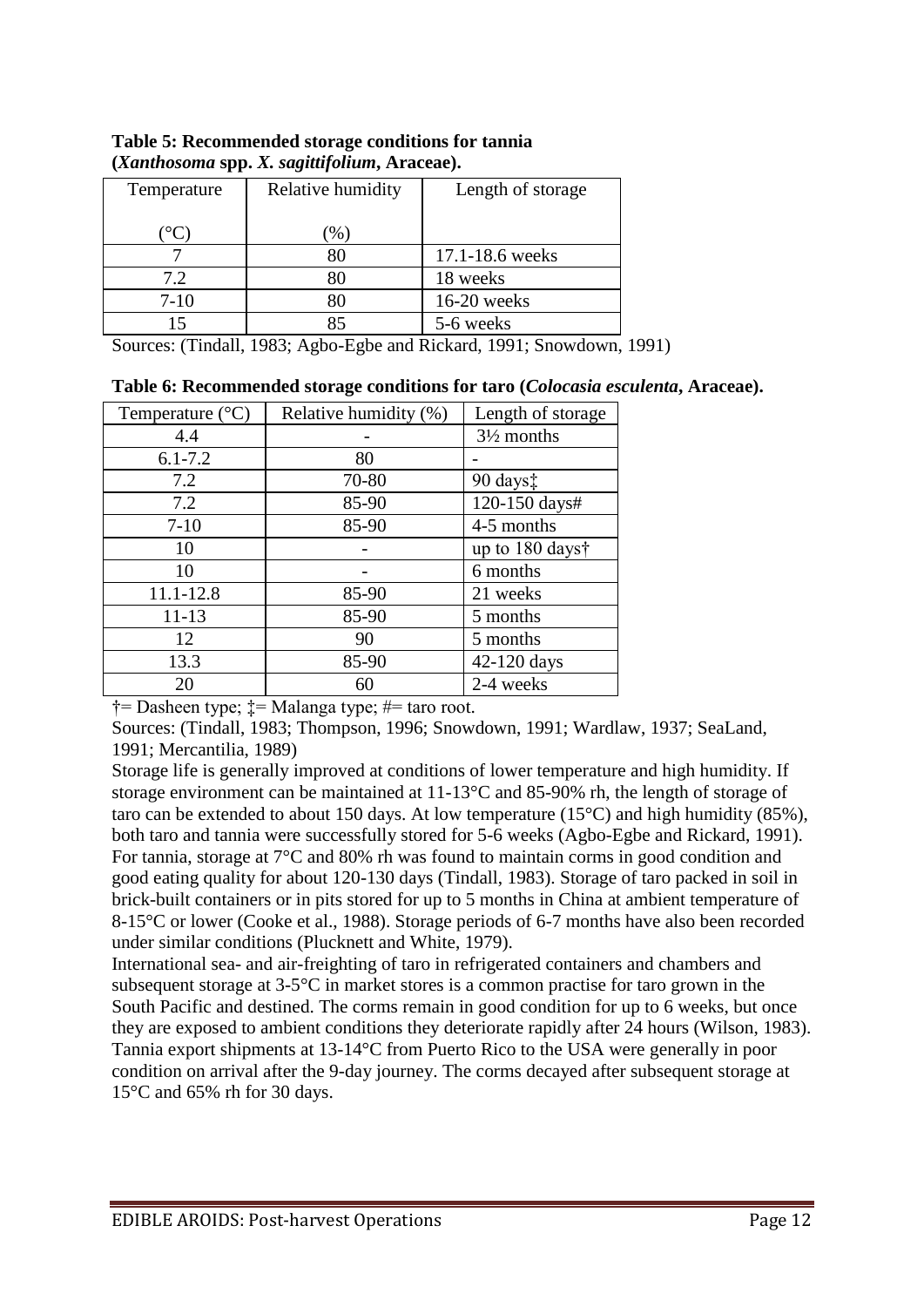#### *Other Storage Techniques*

Successful storage of aroids in plastic bags alone or in combination of traditional storage structures has been reported. The conditions created inside the bag reduce moisture loss and facilitate the curing of wounds. Packing taro corms in plastic bags and closely tying the open end with rubber bands reduced the decay severity and percentage weight loss (Quevedo et al., 1991). For commercial handling purposes, packing in polyethylene bags often follows the selection of good quality corms, fungicide application and draining, and air-drying. It was reported that the storage life of corms in such bags was 26-40 days over those packed in cartons (Kay, 1987). Taros stored in polyethylene bags showed a 6% loss in fresh weight and 50% decay while tannia suffered a 9% weight loss and 30% decay (Passam, 1982). In comparison with traditional storage in trenches or pits, corms kept in polyethylene bags survived well for up to 30 days without appreciable changes in taste and texture. Dipping corms in NaCl (1%) before storage in polythene bags provided additional protection against fungal infection (Rickard, 1983), and the best storage results were obtained when the petioles and corm apex were left intact.

Other storage environments such as coir dust and hull ash have been reported to increase storage life and reduce the severity of decay of corms. In trials with *Colocasia* (dasheen type), placing corms in a medium of rice hull ash extended its usual storage life of corms by 14 days and reduced the incidence of decay (Quevedo et al., 1991). Tannia corms can be stored satisfactorily in damp coir media with significant reductions in weight loss and decay incidence. During a 6-week storage trial in which edible aroids were put in boxes containing coir dust and stored under ambient conditions (27-32°C), taro corms showed a 28% weight loss and 50% decay, while weight loss and decay were 30% and 25%, respectively (Passam, 1982). When corms were stored in boxes containing moist coir, taro showed a 21% weight loss and 50% decay, while weight loss and decay were only 7% and 5%, respectively. For best results, it is important to ensure that the moisture content of the coir is damp and not wet as the latter would facilitate the decay of corms.

#### <span id="page-13-0"></span>**2.8 Processing**

Taro small starch grains (1-4  $\mu$ m) compared to the large grains of tannia (17-20  $\mu$ m), and this makes taro suitable for several food products, especially as food for potentially allergic infants, and persons with gastro-intestinal disorders. Among the root crops, taro is perhaps most widely prepared or processed into more consumable forms. These include poi (fresh or fermented paste, canned, and canned-acidified), flour, cereal base, beverage powders, chips, sun-dried slices, grits, and drum-dried flakes.

Flour can be produce in several ways, but the key unit operations include: peeling fresh or pre-cooked corms and cormels, drying, and grinding into flour. In commercial practice, the flour is made by peeling the corms and cormels, slicing them, and washing them thoroughly with water to remove adhering mucilage. After soaking in water overnight, the slices are washed and immersed in 0.25% sulphurous acid for 3 hr. Finally, the slices are blanched in boiling water for 4-5 min, dried thoroughly at 57-60°C, and then milled into flour. Readers interested in a much detailed and comparative analysis of alternative processes for manufacturing cocoyam flour in different regions should consult Wang (1983). Taro can also be processed into "poi*"* which is very a purplish-gray paste, which is considered an excellent food and is popular in Hawaii and the South Pacific. It is sold commercially in plastic bags, jars, or can in Hawaii. Poi is prepared in the following way: (1) the corms and cormels are pressure-cooked, washed, peeled, and mashed into a semi-fluid consistency; (2) the product is then passed through a series of strainers, the final strainer having 0.5 mm diameter grade; and (3) the product is bagged and sold as fresh drink or stored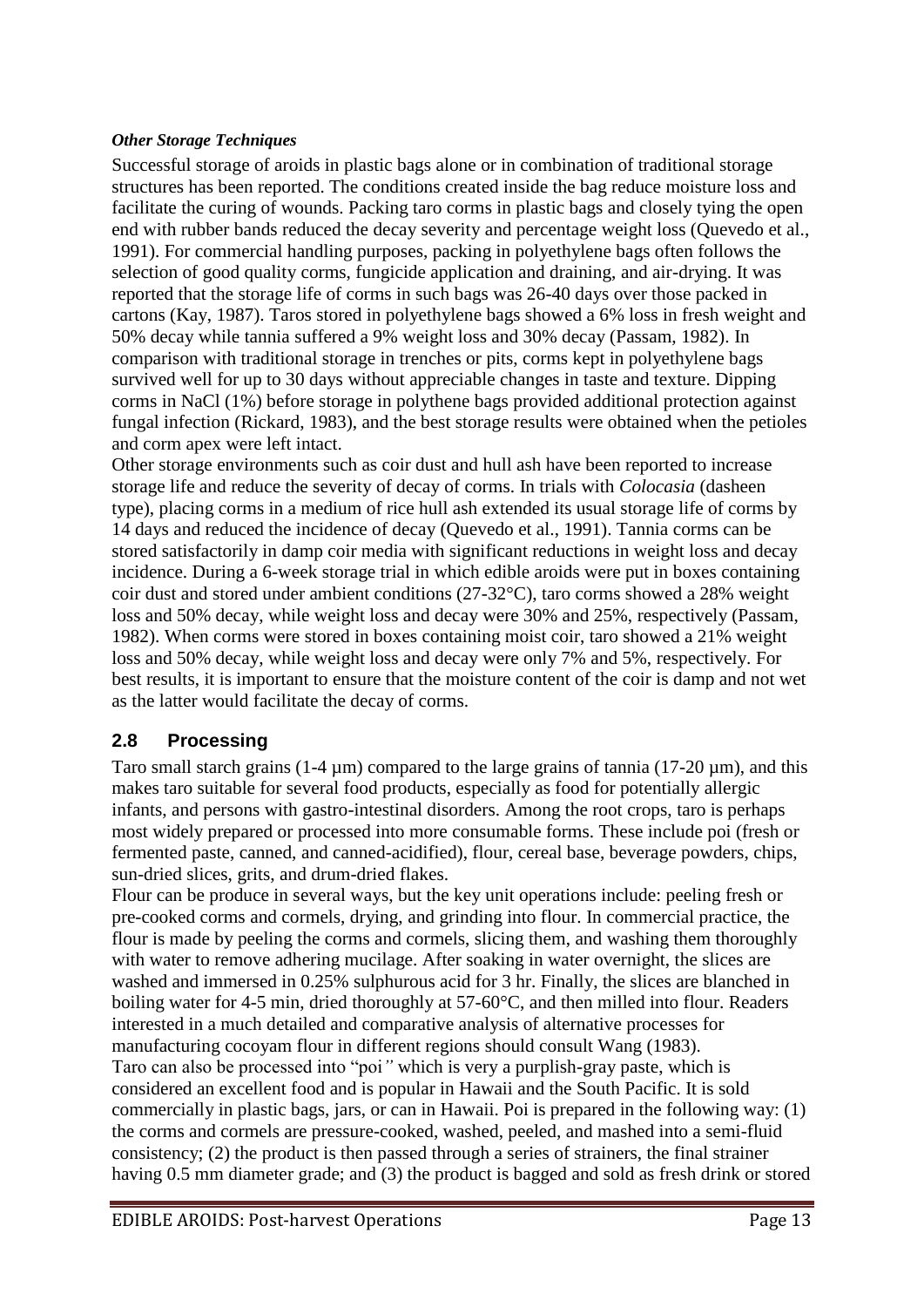in room temperature to ferment owing to the action of *Lactobacills* spp bacteria. Following the fermentation, the product becomes more acidic (pH declines from about 5.7 to 3.9). In some areas, coconut products may be added to the fermented "poi" before consumption.

Canned fresh poi ("ready-to-eat" poi) is the unfermented product less than 4 hr old containing 18% total solids or more. For a standard 566-gm can, the thermal process requires about 100 min. cooking time at 116°C (54). On the other hand, canned-acidified poi is the unfermented product less than 4 hr old to which 1% w/w commercial grade lactic acid (50% lactic acid) has been added. It usually contains 18% or more total solids, with a shelf life comparable to other canned foods (Sherman et al., 1952). In trials with gamma-radiation, a minimum of 7 kGy was required to increase the shelf life of poi to 7-10 days (Moy et al., 1967). High quality dehydrated poi made by freeze drying which had acceptable quality has been reported; however, the process was considered expensive.

The edible aroids and in particular taro, can be made into about a dozen of different food products. An extensive review of the experimental and commercial processes for these products can be found in Wang (1983), and readers interested in these details are advised to consult this reference. In summary, these reports contained this publication demonstrate that stable, intermediate products such as flour and dried slices could be prepared and further extruded into convenient, ready-to-use, stable forms such as taro rice, noodles, and macaroni.

#### *Manufacture of Animal Feedstuff*

Edible aroids have considerable potential in the livestock industry in rural areas that is dominated by small-scale farmers. In many parts of the tropics and sub-tropics where cocoyam and other root crops are grown as staple food, development of the livestock industries is still hampered by the lack of or inadequate production of feeds. Often, imported feeds are too expensive for farmers in these subsistence environments. The use of cocoyam by-products including leaves has the potential to maximise animal production at minimum expense to assist in meeting the food requirements in these areas. Producing animal feed from cocoyams could become a new source of income for some families, and also increase the ability to feed more domestic livestock. Additionally, removal of the leaves would improve field sanitation, and reduce the subsequent land preparation required.

Root crops in general and taro in particular can make an excellent source of animal feed (Coursey and Halliday, 1975). Silage made from the entire crop has been specifically suggested. Indeed, taro corms, cormels, and leaves are used to a limited extent as animal feed. This limited use is attributed to the acridity problem, which renders the leaves, petioles, and corms unacceptable for use without costly, high-energy preparation (Tang and Sakai, 1983). All parts of the plant contain acrid principles, which are irritating to the mouth and oesophagus, and these can be removed by cooking or fermentation.

The potential of cocoyams as an animal feed is considerable and should not be ignored because of the high yield of petioles, top, and leaves. Based on an average of 2 kg of taro tops per plant per 31 weeks and a spacing of 80 x 80 cm, a yield of 52.5 metric tonnes per ha per year was estimated (Carpenter et al., 1983). Some aroids such as giant taro can yield up to 167.8 metric tonnes of leaves and stems per ha per year. Optimum fertiliser application raised the yield from 226.8 metric tonnes per ha per year, the equivalent of 27.2 metric tonnes dry matter with 34% crude protein and 17% carbohydrates. Experimental trials indicate that up to 7 metric tonnes of taro leaves and petioles per ha can be achieved in a 3-month period. Yields of 9-14 and 16-25 tonnes per ha per year fresh weight of tops have been reported for some varieties (Carpenter and Steinke, 1983).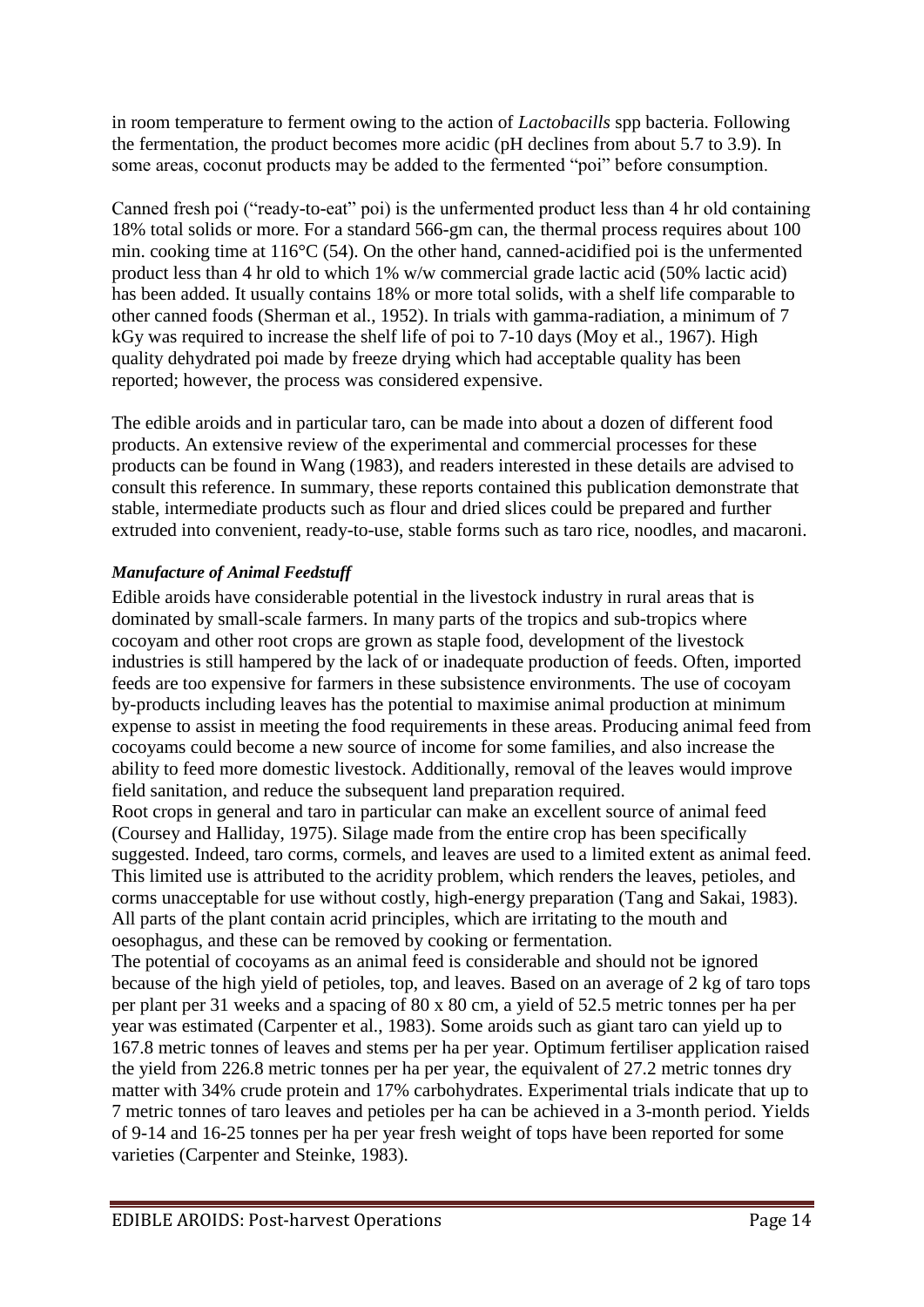Experimental trench silos have been constructed and used successfully to ensile the leaf, petiole, and whole parts of taro (Wang et al., 1981). Based on test results, it was found that the acrid factor or factors in taro was either neutralised or destroyed whereas the raw, unensiled material was quite acrid and caused irritation to workers handling the material. In addition to these results, other studies on the feeding value of taro silage showed that the fermentation characteristics were comparable with other silage, and that taro silage could meet much of the feed needs for brood sows with no reproductive problems and good litter performance (Carpenter and Steinke, 1983). The problem posed by the high moisture content of taro silage (90-92% water) as an animal feed can be minimised by ensiling taro tops along with other feedstuffs (Table 7). This ensiling process also allows the preservation of taro forage without the use of energy for drying.

| <b>Energy Feeds</b> | Dry roughness $+$ grasses                                                                                                                 | Agricultural by-products  |  |
|---------------------|-------------------------------------------------------------------------------------------------------------------------------------------|---------------------------|--|
| Rolled barley       | Rice straw                                                                                                                                | Rice bran                 |  |
| Rolled corn         | Guinea grass hay                                                                                                                          | Chopped banana plant      |  |
| Pineapple bran      | Pangola grass                                                                                                                             | Whole pant sugarcane      |  |
| Molasses            | Paragrass                                                                                                                                 | Seedcane tops; Cane trash |  |
|                     | $\Omega$ = = = = = $(\Omega$ = = = = + = = = = $\frac{1}{2}$ $\Omega$ + = $\frac{1}{2}$ = $\frac{1}{2}$ = $\frac{1}{2}$ $\Omega$ $\Omega$ |                           |  |

|  | Table 7: Types of feeds satisfactorily ensiled with taro tops |  |  |
|--|---------------------------------------------------------------|--|--|
|  |                                                               |  |  |

Source: (Carpenter and Steinke, 1983)

In many tropical developing countries, edible aroids and other indigenous non-conventional feedstuffs can help to lower feed energy costs and save some quantity of cereals for human food. Results of chicken feeding trials have demonstrated that root crops like taro can serve as base feeds in replacement of cereal (corn) at better cost and performance (Anigbogu, 1995 & 1996; Galvaz, 1980). Analysis of the economic costs of using taro in broiler rations in the Philippines showed that the use of taro meals at 12.5% yielded a profit better and had better rate of return on investment than the control with corn as the base feed, and it was concluded that taro meal can replace corn in terms of profit for broilers at 49 days (Anigbogu, 1996). A minimum of 20 chicks were used for each treatment. Typical composition of different rations and the performance evaluation on broiler chicks are shown in Tables 8 and 9.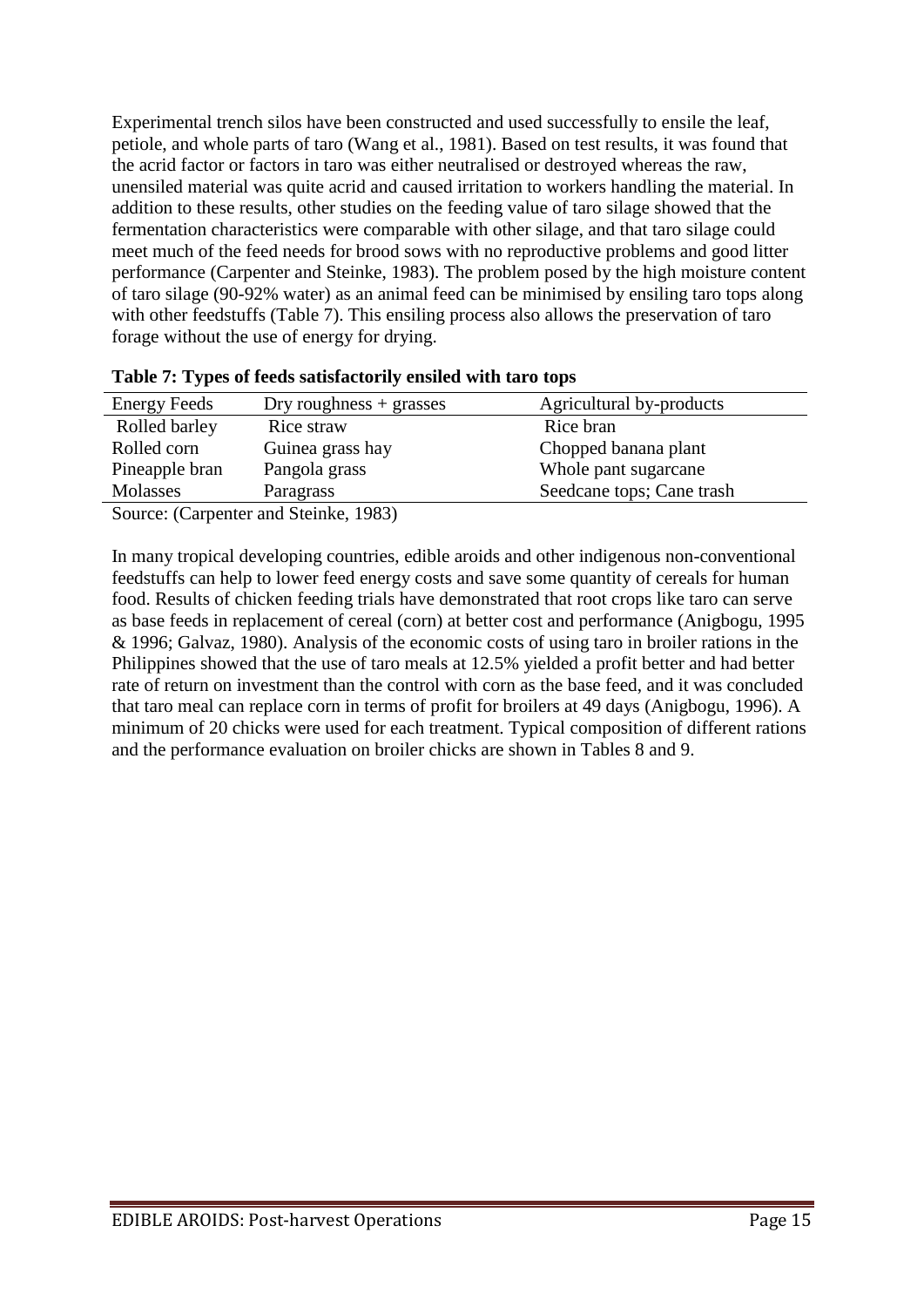| Feedstuff                  | Rations          |           |          |          |                  |  |
|----------------------------|------------------|-----------|----------|----------|------------------|--|
|                            | $A\%$            | <b>B%</b> | $C\%$    | $D\%$    | E%               |  |
| Taro                       | $\boldsymbol{0}$ | 12.5      | 25.0     | 37.5     | 50.0             |  |
| Corn (yellow)              | 50.0             | 37.5      | 25.5     | 12.5     | $\boldsymbol{0}$ |  |
| Rice bran                  | 5.0              | 5.0       | 5.0      | 5.0      | 5.0              |  |
| Copra meal                 | 12.0             | 9.8       | 7.7      | 5.6      | 3.5              |  |
| soybean oil meal           | 18.0             | 20.0      | 22.0     | 21.0     | 26.0             |  |
| Fish meal                  | 10.0             | 10.0      | 10.5     | 10.0     | 10.0             |  |
| Ipil-Ipil leaf meal        | 3.0              | 3.0       | 3.0      | 3.0      | 3.0              |  |
| Bone meal                  | 1.0              | 1.0       | 1.0      | 1.0      | 1.0              |  |
| Vegetable oil              | $\overline{0}$   | 0.2       | 0.3      | 0.4      | 0.5              |  |
| Salt                       | 0.5              | 0.5       | 0.5      | 0.5      | 0.5              |  |
| Vitamin-mineral premix     | 0.5              | 0.5       | 0.5      | 0.5      | 0.5              |  |
| Total                      | 100.0            | 100.0     | 100.0    | 100.0    | 100.0            |  |
| <b>Calculated analysis</b> |                  |           |          |          |                  |  |
| Protein $(\%)$             | 21.79            | 21.79     | 21.84    | 21.84    | 21.86            |  |
| Fat $(\%)$                 | 4.33             | 4.17      | 3.92     | 3.66     | 3.37             |  |
| Fibre $(\%)$               | 4.96             | 4.91      | 4.86     | 4.82     | 4.78             |  |
| Energy $(Kcal.kg^{-1})$    | 2993.27          | 3025.23   | 3052.04  | 3078.85  | 3105.66          |  |
| Protein-energy ratio       | 1:137.37         | 1:138.34  | 1:139.75 | 1:140.97 | 1:142.07         |  |

**Table 8: Composition of different taro-based rations and a control used in feedstuff evaluation.**

Source: (Anigbogu, 1996)

|                                                  | Treatment          |           |          |                   |            |       |
|--------------------------------------------------|--------------------|-----------|----------|-------------------|------------|-------|
| Taro meal                                        | 0%                 | 12.5%     | 25%      | 37.5%             | 50%        | CV(%) |
| Cost of                                          | 25.85 at           | 24.24 abc | 25.44ab  | $25.04$ abc       | 22.04 d    | 4.73  |
| production $(P)$ <sup><math>\dagger</math></sup> |                    |           |          |                   |            |       |
| Profit $(P)$                                     | 4.36 <sub>b</sub>  | 6.16a     | 0.84c    | $-3.72d$          | $-3.77e$   | 48.59 |
| Return on                                        | 16.89 <sub>b</sub> | 25.41a    | 3.21c    | $-14.87$ d        | $-17.11$ e | 23.54 |
| investment $(P)$                                 |                    |           |          |                   |            |       |
| Feed cost per kg                                 | 15.26 d            | 14.99 d   | 17.77 c  | 24.95 b           | 30.97a     | 3.97  |
| live weight $(P)$                                |                    |           |          |                   |            |       |
| Initial weight                                   | 46.9               | 46.9      | 46.9     | 46.9              | 46.9       |       |
| (kg)                                             |                    |           |          |                   |            |       |
| Weight gain                                      | 1324.8 ab          | 1335.1 a  | 1148.6c  | 922.1 d           | 798.47 d   | 6.28  |
| (kg)                                             |                    |           |          |                   |            |       |
| Feed                                             | 3634 cd            | 3638.2 cd | 3770.9 c | 4342.2 b          | 4678.3 a   | 4.25  |
| consumption                                      |                    |           |          |                   |            |       |
| (kg)                                             |                    |           |          |                   |            |       |
| Feed conversion                                  | 2.05 cd            | $2.02$ cd | 2.35c    | 3.24 <sub>b</sub> | 4.12a      | 8.34  |
| efficiency                                       |                    |           |          |                   |            |       |

† P=Philipine pesos; ‡ Any two means having a common letter in a row are not significantly different at 5% using DMRT. Source: (Anigbogu, 1996).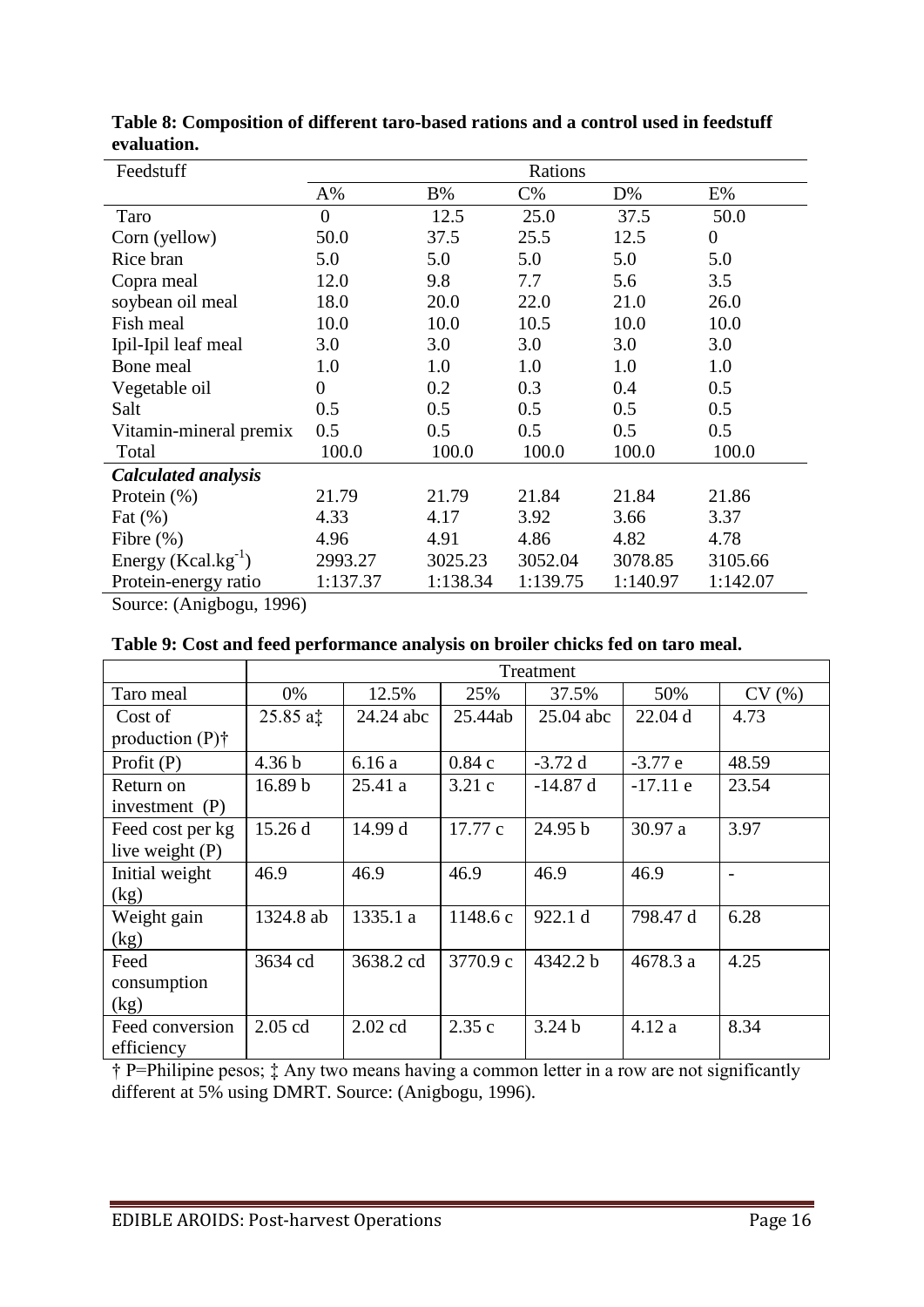## <span id="page-17-0"></span>**2.9 Aroids for Rural Agro-Industrialisation**

#### *Industrial Raw Materials*

Industrial use of edible aroids is very limited although the starch content of taro, for instance, accounts for nearly 78% of the carbohydrate fraction (Table 10). The small size of the taro starch grains (1-4 µm) makes them readily digestible as a food material, but unsuitable as a source of industrial starch. The protein content of taro corms (1.4-3.0% fresh weight basis and about 7% on dry weight basis) is slightly higher than that of other major root and crops. It is also rich in essential amino acids, it is rather low in histidine, lysine, isoleucine, tryptophan, and methionine.

| Component       | $\frac{0}{0}$ |  |
|-----------------|---------------|--|
| <b>Starch</b>   | 77.9          |  |
| Pentosans       | 2.6           |  |
| Crude protein   | 1.4           |  |
| Dextrin         | 0.5           |  |
| Reducing sugars | 0.5           |  |
| Sucrose         | 0.1           |  |
| Amylose         | 17-28         |  |
|                 |               |  |

| Table 10: Fractional analysis of carbohydrate content of taro corm. |  |  |
|---------------------------------------------------------------------|--|--|

Source: (Coursey, 1968; Oyenuga, 1968).

The special quality attributes of aroid starch, which are important for industrial application includes particle size, pasting temperature, and amylose content. The particle size of starch of aroids sets them apart distinctly from more familiar commercial starches. Comparison of the results of microscopy and laser light scattering studies showed that several taro varieties have particle size 1-6.5 µm mean diameter, compared with rice starch at about 5 µm which is the finest of the commonly available starches (Griffin and Wang, 1983). Thus, taro starch literally takes over where the commercial starches finish. On the other hand, the starch of tannia has relatively large grains with average diameter of 17-20 µm. Edible aroids, therefore, cover a unique wide range of particle sizes. In addition to particle size, pasting or gelation temperature of starch is also important during processing and industrial applications. Data available indicates that aroids have high gelation temperatures compared with traditional starch sources (Table 11). These data indicate that edible aroids and taro in particular, could provide a unique combination of small particles with high gelation temperatures.

**Table 11: Particle size and gelation temperatures of taro starch, cereal starches, and potato starch.**

| Type of crop            | Particle size | Pasting or gelation       |
|-------------------------|---------------|---------------------------|
|                         |               | temperature $(^{\circ}C)$ |
|                         | $(\mu m)$     |                           |
| Taro-Akalomama          | 6             | 64                        |
| -Bun-Long               |               | 71                        |
| -Antiquorum (cv Martin) | 3.5           | 68                        |
| Wheat                   | 15 (circa)    | 54                        |
| Rice                    |               | 64                        |
| Potato                  | 50            | 60                        |

Source: (Griffin and Wang, 1983).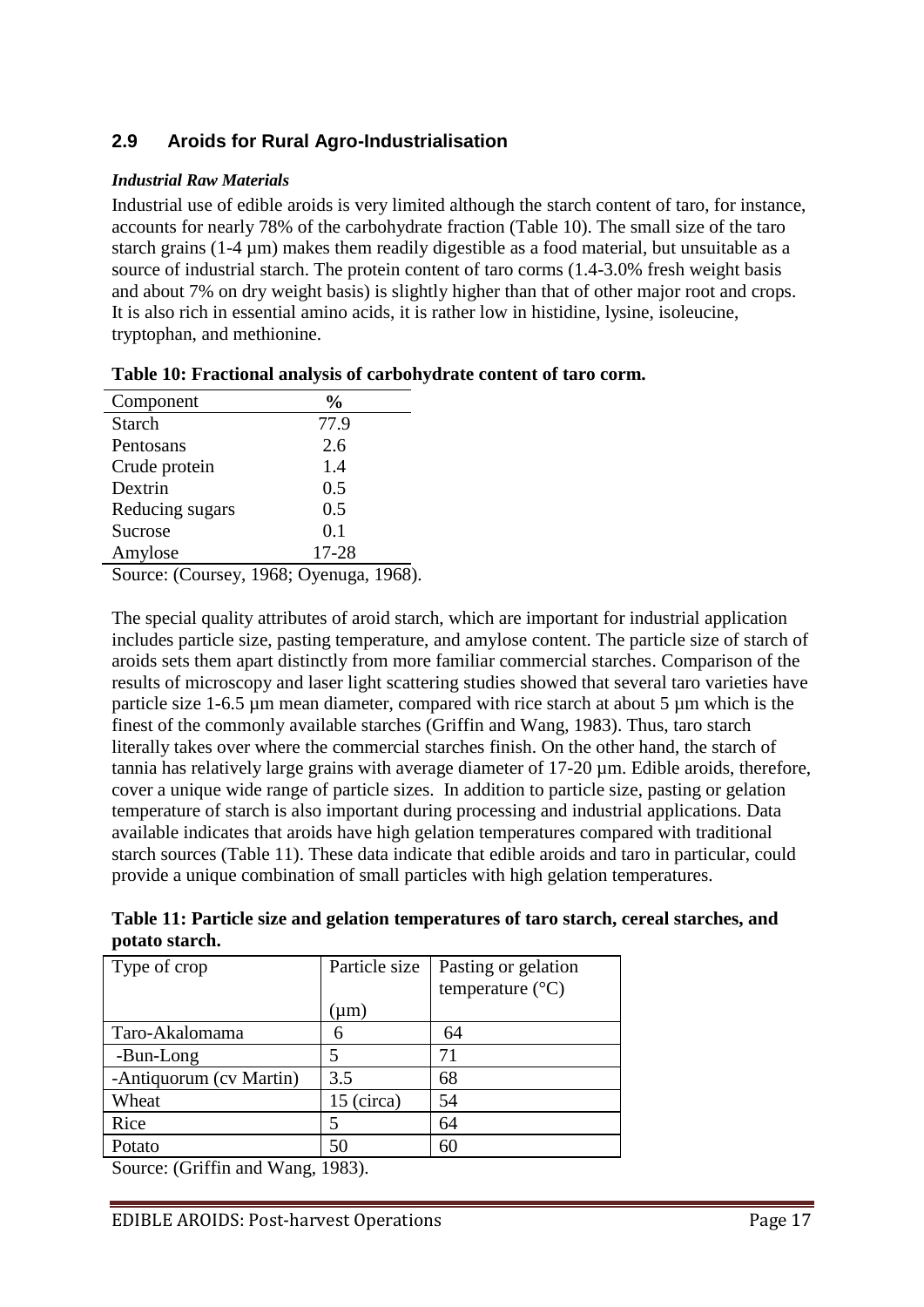The literature on starch application technology highlights specific areas in which the properties of aroids starch can be applied in commercial industries. These areas include cosmetics, syrups, gums, modified atmosphere packaging film, fillers/modifiers for plastics, and renewable energy. These industrial applications have been extensively reviewed elsewhere (Wang, 1983) and only a summary of the major potential uses is warranted here.

#### *Syrup Production*

World production and demand for industrial syrup has increased considerably in the last few decades and is predicted to continue in the future. Like other vegetable starches, aroid starches could be processed into high fructose enriched syrups (HFES) which is a liquid sugar (sweetener) made from starch. The nutritional value of HFES is similar to that of sucrose, and it is also desirable, inexpensive, and easy to use sweetener. Facilities can be built in areas where starch is available and inexpensive. Local uses include canning, jams, jellies, and soft drinks.

#### *Gum Production*

Aroids contain a gum-like substance, which swells in water and becomes hydrated. This gum has potential usefulness as an emulsifying, thickening, and smoothing agent for creams, suspensions, and other colloidal food preparations. Extraction of the gum would also alter the properties of aroid products and reduce their stickiness and viscosity.

#### *Renewable Energy Source*

There is considerable global concern on the depletion of non-renewable energy sources and the deleterious effects of fossil fuel on environmental degradation. In most developing countries, low-energy input is often a major limitation to increasing agricultural productivity and overall rural development. Many countries could reduce their dependence on imported oil appreciably by replacing part of their petroleum consumption with alcohol produced from sugar or starch-containing crops Given a favourable domestic economy, the edible aroids would serve well as a feed material for energy generation. The alcohol yield of taro is lower than that of cassava and cereal crops but higher than that of sugarcane and sweet corn (Table 12). The accepted starch-to-alcohol conversion ratio is about 1.67 kg of starch to 1 litre of alcohol, and in the USA alcohol production cost from taro was considered similar to cassava or sugarcane and estimated to be \$0.15 per litre in 1978 in comparison to ethanol production from corn at \$0.11 per litre.

| Crop                                                                                                  | Alcohol                 | Cropping      |
|-------------------------------------------------------------------------------------------------------|-------------------------|---------------|
|                                                                                                       | yield( $litre.t^{-1}$ ) | cycle(months) |
| Taro                                                                                                  | 142                     | $9 - 15$      |
| Sweet potato                                                                                          | 142                     |               |
| Sugarcane                                                                                             | 67                      | $10 - 22$     |
| Sweet sorghum                                                                                         | 76.7                    |               |
| Cassava                                                                                               | 180                     | 12            |
| Corn                                                                                                  | 385                     | 3.5           |
| Spring wheat                                                                                          | 368                     | 4             |
| Grain sorghum                                                                                         | 389                     | 3.5           |
| $\mathbf{1} \mathbf{r}$ $\mathbf{1} \mathbf{r}$ $\mathbf{r}$ $\mathbf{r}$ $\mathbf{r}$<br>$T$ $T$ $T$ | 1000                    |               |

#### **Table 12: Estimated alcohol yield per tonne (wet weight) and cropping cycle for selected crops.**

Modified from (Wang, 1983).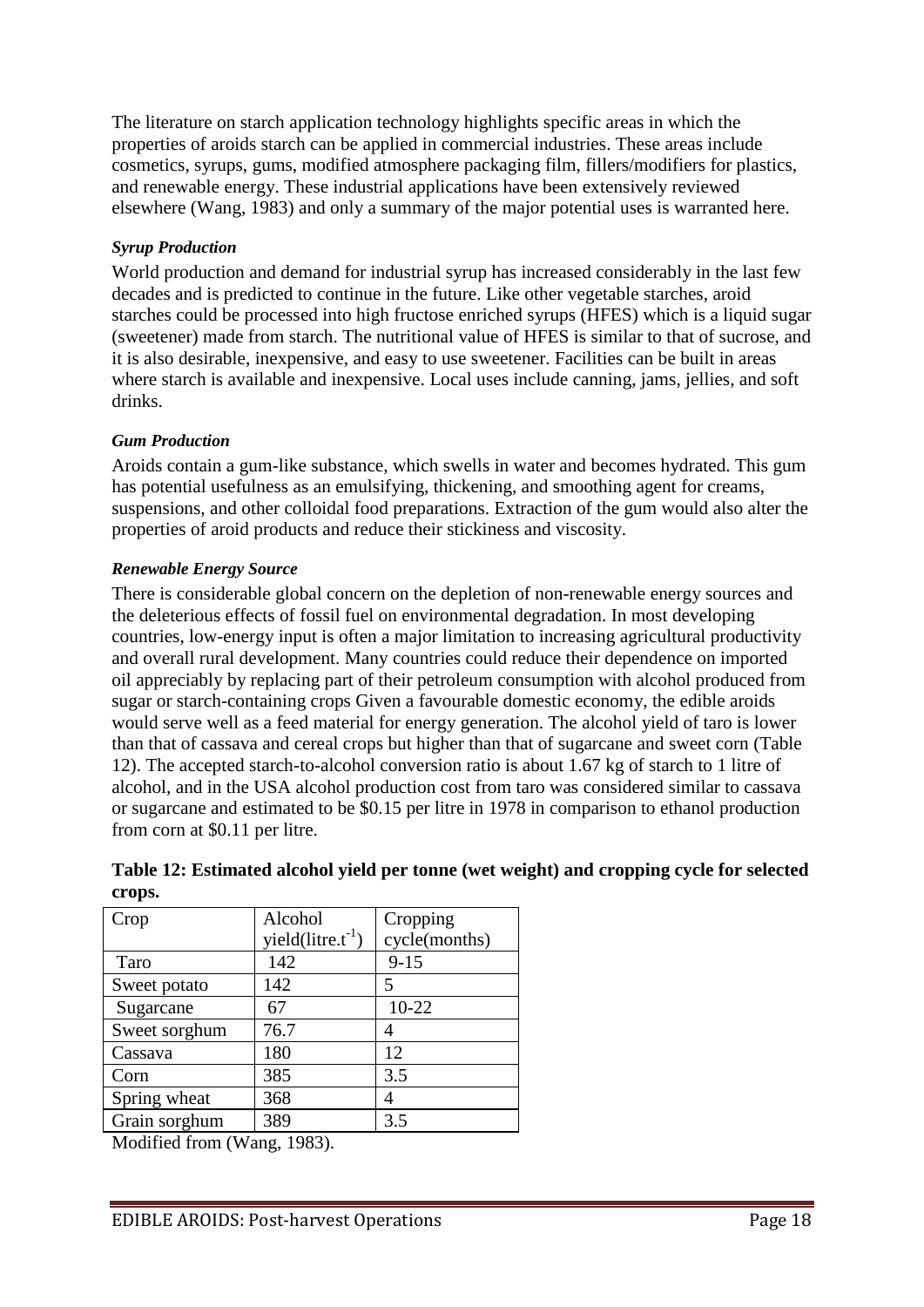#### *Modification of Plastics*

Starch can make up to 40% of plastic compounds based on such polymers as polystyrene, polyethylene, polyvinyl chloride (PVC), and the addition of modest amounts of starch does not materially affect the original physical properties of the plastics. Taro starch is biodegradable and when it is used in appropriate formulation in the production of plastics, it accelerates the biodegradability of the parent polymer. In addition, the starch does not exclude the possibility of recycling the majority of plastics composition. With the increasing global demand and utilisation of processed food and raw materials in general, biodegradability has become increasingly an important requirement in agro-industrial waste management. The small size of taro starch granules (about one-tenth of the size of maize starch granules) makes them superior to other starches for the production of biodegradable plastics. The advantages of using taro starch in plastic production are summarised in Table 14.

#### *Aroid-based Edible Films for Modified Atmosphere Packaging (MAP)*

MAP technology utilises the permeability characteristics of films and other packaging materials to influence the exchange of  $O_2$  and  $CO_2$  mainly to control the rate of ripening and other physiological activities of fresh food products inside a package. Starch-filled polyethylene films showed a significant decrease in gas permeability with increasing starch content, and this effect was attributed to the high degree of crystallinity of the starch filler material, a property that is also shared by mineral fillers (Griffin and Wang, 1983). The low fixed gas permeability of taro starch makes it a potential candidate in developing appropriate MAP technologies, especially in the tropical root crops regions where production of root crops is a major part of agricultural production. A taro-based packaging film has been successfully developed but was found expensive compared with low-cost synthetics (Simmonds et al., 1943).

|    | Taro starch                              | Minerals                                              |
|----|------------------------------------------|-------------------------------------------------------|
| 1. | Density comparable with plastics 1.49    | High density, ranging from $2.6 \text{ t.m}^{-3}$ for |
|    | $t.m^{-3}$                               | silica to $4.6$ t.m <sup>-3</sup> for barytes.        |
| 2. | Narrow particle size range. Low          | Broad particles size range with often a               |
|    | porosity. Very small particle size; can  | high fines content. Very low porosity,                |
|    | therefore be used in surface coatings or | except certain chalks, dolomites and                  |
|    | very thin films.                         | clays.                                                |
| 3. | Simple particle geometry approaching     | Irregular particles, mostly fracture                  |
|    | spherical and regular, minimum           | fragments from grinding operations.                   |
|    | disturbance to melt rheology.            | High surface area.                                    |
| 4. | Very low abrasive properties.            | Often extremely abrasive.                             |
| 5. | Colourless and most transparent, can     | Usually colourless but of high refractive             |
|    | yield translucent or near-transparent    | index, e.g., calcite-1.66; wollanstonite-             |
|    | products.                                | 1.63; talc-1.59; blends with polymers are             |
|    |                                          | white and opaque.                                     |
| 6. | No significant metallic content, starch  | Transition metals may be released,                    |
|    | itself is an accepted food product.      | possible interference with antioxidant                |
|    |                                          | function, possible toxicity questions.                |
| 7. | Thermally stable to 250°C.               | Thermally stable to very high                         |
|    |                                          | temperatures.                                         |

**Table 13: Advantages of using taro starch in plastic production compared with other minerals**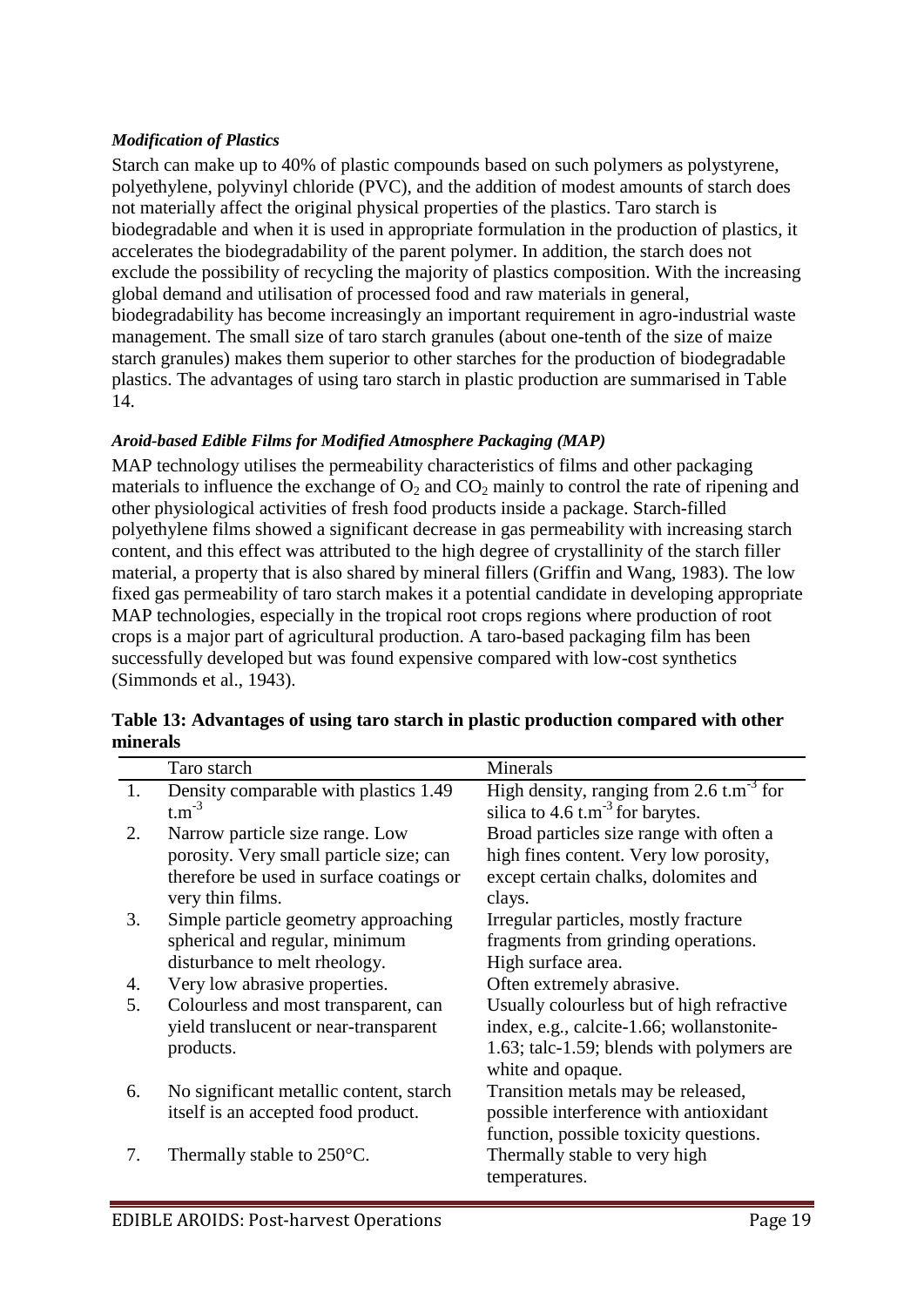Taro starch Minerals

|     | Taro starch                          | <b>Millerals</b>                     |
|-----|--------------------------------------|--------------------------------------|
| 8.  | Not water soluble, but hygroscopic.  | Some minerals retain traces of water |
|     | Also hygroscopic in situ.            | tenaciously, but not normally        |
|     |                                      | hygroscopic in situ.                 |
| 9.  | Low fixed gas permeability.          | Very low fixed gas permeability.     |
| 10. | Biodegradable formulations possible. | Permanent in a biologically active   |
|     |                                      | environment.                         |

Source: (Plucknett, 1979).



**Fig. 4. Taro leaves on sale in the local markets in Nuku'aloga, the Kingdom of Tonga.**

## <span id="page-20-0"></span>**3. Overall Losses**

Reliable data on the extent of post-harvest losses of the edible aroids is very limited. Published estimates on magnitude of post-harvest losses in taro ranges from 12 to 15% (NAS, 1978). Different levels of corm wastage and losses have been reported for different lengths of storage and for the different types of edible aroids (Table 14).

|             |  | Table 14: Storage losses of corms under traditional storage methods in ambient |  |
|-------------|--|--------------------------------------------------------------------------------|--|
| conditions. |  |                                                                                |  |

| Type of aroid | Length of storage | Nature of losses                   |
|---------------|-------------------|------------------------------------|
| Taro          | $5-10$ days       | became unfit for human consumption |
| Taro          | 1-2 weeks         | became unfit for human consumption |
| Taro          | 2 weeks           | decayed rapidly                    |
| Taro          | 6 weeks           | 28% fresh weight loss & 53% decay  |
| Taro          | 2 months          | 50% loss                           |
| Taro          | 3 months          | more than 30% wastage              |
| Taro          | 5 months          | 95% loss                           |
| Tannia        | 2 weeks           | 5% decay                           |
| Tannia        | 6 weeks           | 35% fresh weight loss & 40% decay. |

Source: Compiled from (Passam, 1982; Gollifer and Booth, 1973; Baybay, 1922; Rickard, 1983).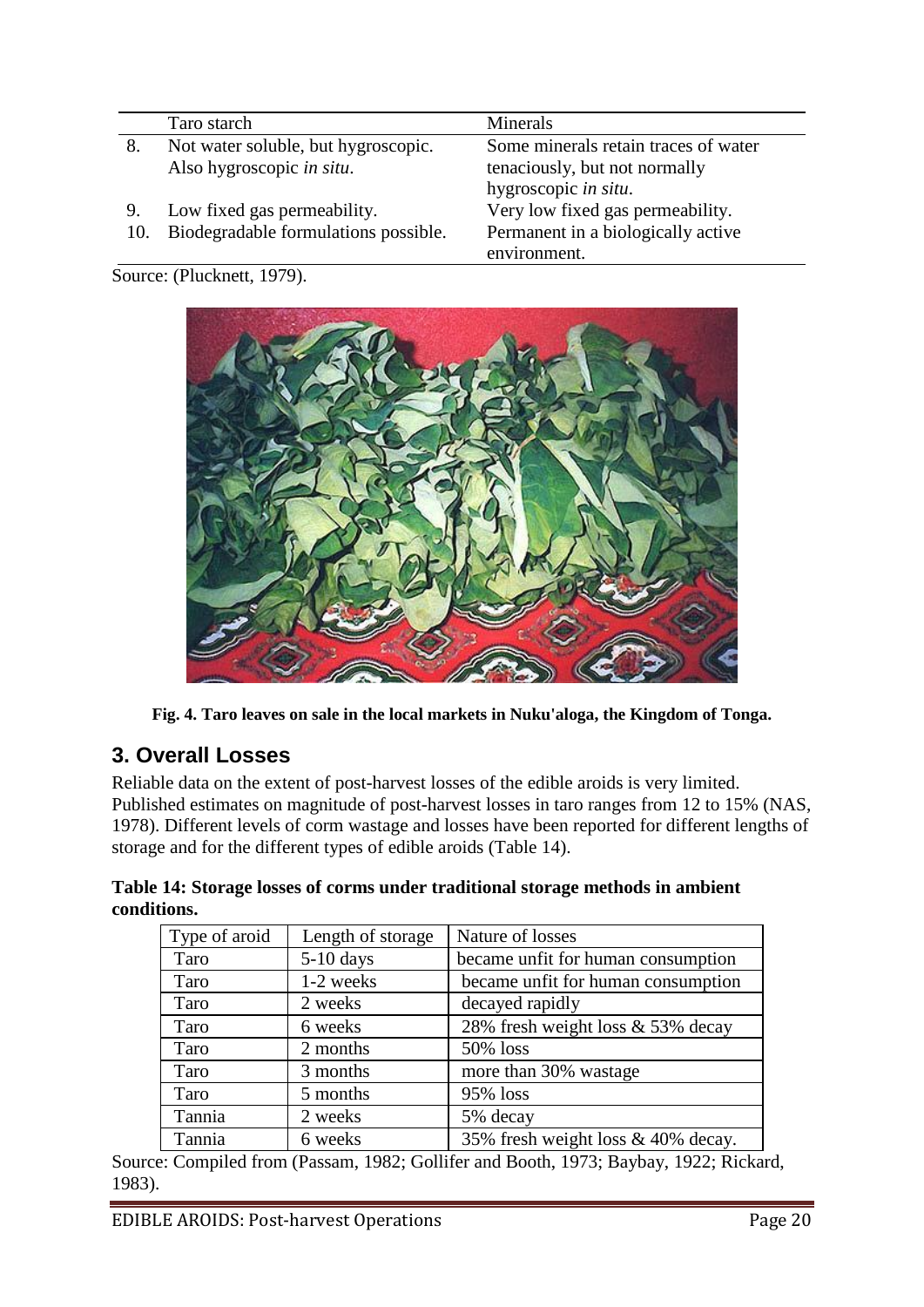## <span id="page-21-0"></span>**4. Control of Pests, Diseases and Disorders**

Like most root and tuber crops, the edible aroids are susceptible to some pests and diseases during growth and post-harvest. Slugs may damage corms creating wounds, which provide entry of secondary disease organisms. Weed-free fields and hilling may help reduce slug infestations. The snail has become a major threat to taro production in many growing areas, and yield losses of over 60% can occur from feeding in both the foliage and the corm. There are currently no blue-prints to eradicating the problem, but hand-picking, irrigation with saline water, and copper based pesticides are among the practices currently being tested for control of this pest at the University of Hawaii. With increasing concern about chemical sprays, farmers should monitor their crop regularly and remove these pests when they appear. Several cultural practices are recommended to reduce the incidence of pests and diseases in field including the use of healthy planting material, avoiding contaminated fields, physical removal of diseased plants growing in the field, and increased plant spacing to enhance ventilation. Weeds may also contribute to poor yields by competing for available nutrients and growing space. It is recommended that planted fields be weeded regularly to ensure that crop is free from weed competition during the first three months following planting. Post-harvest rots and decay of stored corms is a problem in edible aroids and can be caused by representatives of all the major taxonomic groups (Cooke et al., 1988). Fungicide application is often necessary and to be effective, they must have a large spectrum of activity to cover the broad range of decay causing microbial organisms. Tannia suffers from far fewer postharvest problems than does taro and fungicide treatment is often recommended (Agbo-Egbe and Rickard, 1991). Microbial rotting and decay in stored edible aroids has been delayed with varying degrees of success following pre-storage application of fungicides as dips and dusts. A summary of major fungicides applied and their effectiveness is presented in Table 16. It should be noted that Sodium hypochlorite is cheaper and safer to handle than other fungicides and leaves no residue on the corms (Jackson et al., 1979). To be effective, the fungicide must be applied within 24 hours of harvest. In addition to fungicide treatment, waxing and chlorine dips also reduce storage losses of tannia (Burton, 1970). As in all cases, the use of fungicides and indeed all agro-chemicals, must be checked with appropriate local agrochemical authority or agency as well as importers since there are many regulations limiting the use of certain materials.

| Fungicide           | Effectiveness                                                                                           |
|---------------------|---------------------------------------------------------------------------------------------------------|
| Benomyl             | - effective where <i>Botryodiplodia theobromae</i> is the                                               |
|                     | predominant decay organism                                                                              |
|                     | - ineffective against <i>Phycomcyetous</i> fungi                                                        |
|                     | - recommended in countries where <i>Phytophthora colocasiae</i>                                         |
| Copper oxychloride  | and Pythium splendens cause major storage losses.<br>- control corm rots caused by <i>P. colocasiae</i> |
| Captafol            | - only delays <i>B. theobromae</i> rots by $\sim$ 10 days                                               |
| Mancozeb            |                                                                                                         |
| Sodium hypochlorite | - effective against all common storage decay fungi in the                                               |
|                     | Pacific except Sclerotium rolfsii                                                                       |

**Table 15: Fungicides commonly used to control postharvest decay of edible avoids**

Source: (Cooke et al., 1988).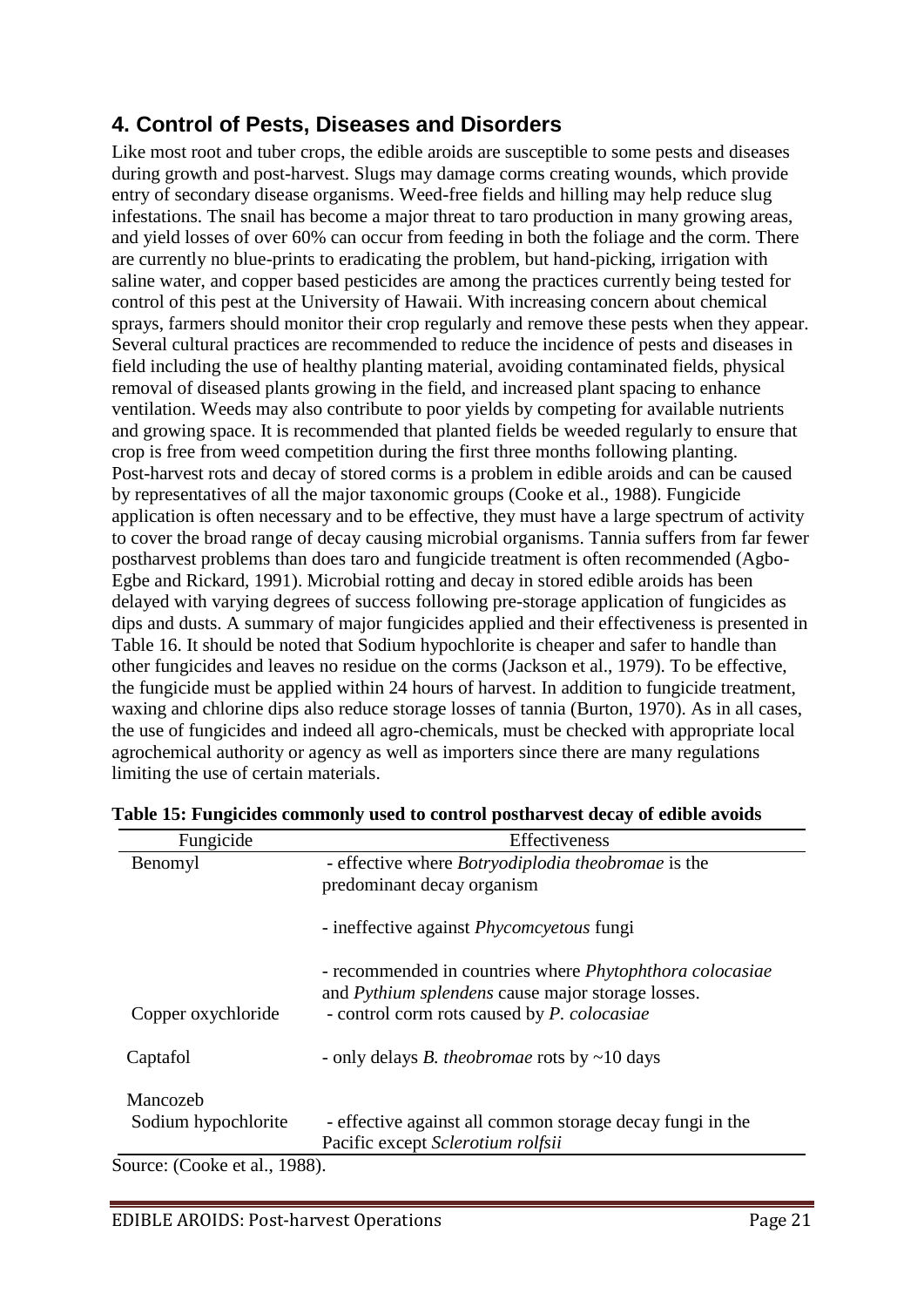The onset of dormancy is influential in edible aroids because it determines the storage life of corms. Storage is no longer possible once sprouting occurs. Although it is believed that corms generally exhibit short dormancy (O"Hair and Asokan, 1986), no experimental evidence is available to support this. Edible aroids are susceptible to chilling injury (CI) at low temperature storage although the phenomenon has not extensively investigated. Internal browning due to CI can occur after storage of taro at 4°C for 10 days.

## <span id="page-22-0"></span>**5. Economic and Social Considerations**

## <span id="page-22-1"></span>**5.1 Overview of costs and losses**

Edible aroids are important food materials in many parts of the world. Most of the crop is grown at subsistence level and there is a dearth of information on costs and extent of losses. Despite the general hardiness of the corms compared with other root and tuber crops, they are very susceptible to physical injury during harvesting and post-harvest operations. These losses have been estimated at about 15%. High incidence of pests such as the snail can reduce losses by up to 60% in worst affected areas. The taro blight disease is still a major obstacle to production in many areas such as Samoa, which suffered a total loss of the industry in the early to mid 1990s.

## <span id="page-22-2"></span>**5.2 Major problems**

Edible aroids have short storage life under the ambient conditions prevalent in most growing areas. Harvesting is a difficult operation, particularly during the dry season. Harvested corms are also susceptible to water loss reduces the saleable weight and income of farmers. These problems demand innovations in harvesting and storage technology that are appropriate to the smallholder farmers who cultivate these crops. Improvements in harvesting systems that reduce the occurrence of physical injury to corms while reducing the drudgery of hand harvesting will also be beneficial.

#### <span id="page-22-3"></span>**5.3 Gender aspects**

Women carry out most of operations, from planting to weeding and harvesting and dominate the edible aroids industry. In many parts of Nigeria, these are planted in home gardens and do not represent the major crops for the family. Industrial use of these crops is very limited at present. Technologies that improve the harvesting and post-harvest handling operations will assist in improving the working condition of the women who provide the backbone to the industry.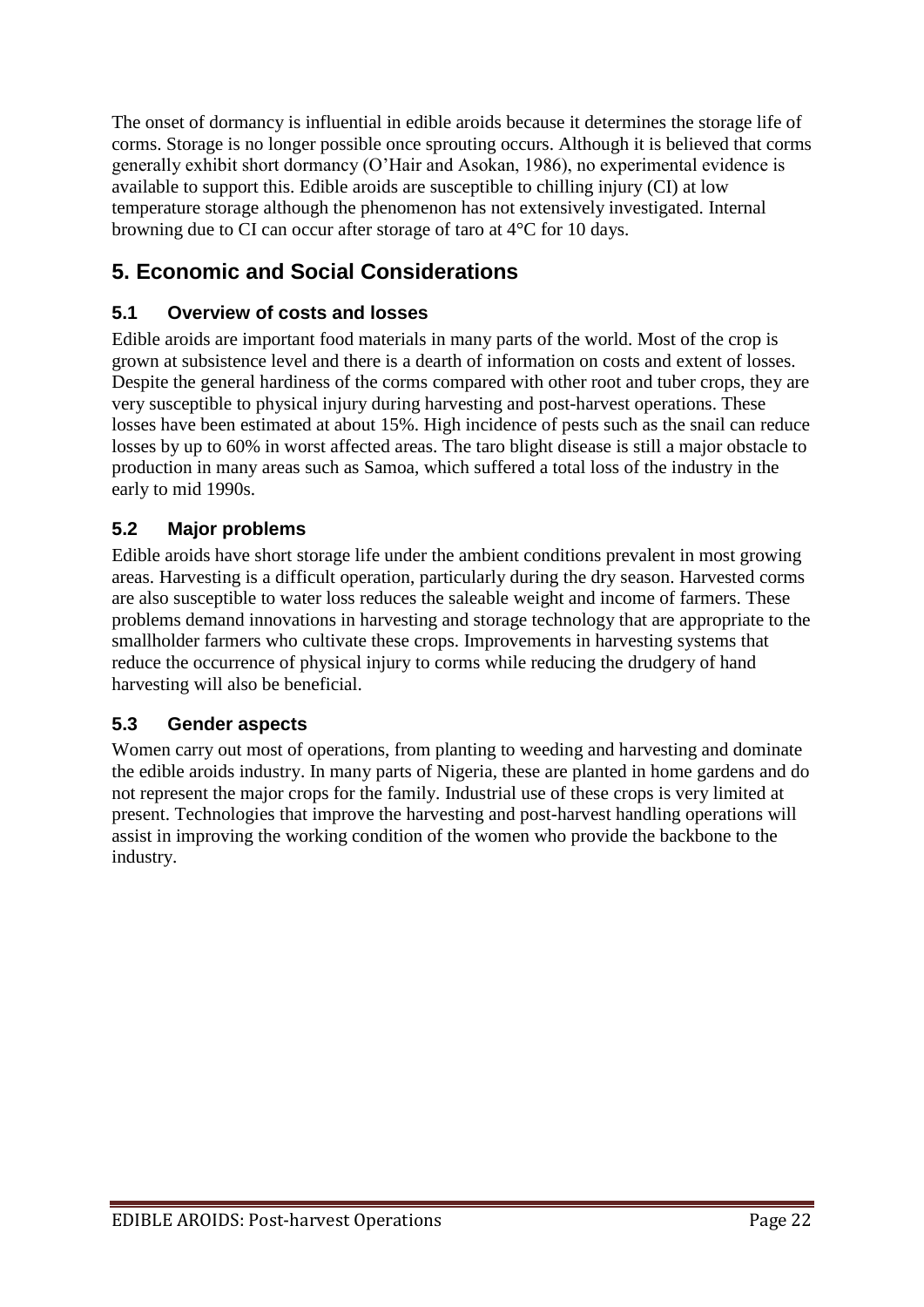## <span id="page-23-0"></span>**6 References**

Agbo-Egbe, T., J.E. Rickard. 1991. Study on the factors affecting storage of edible aroids. Annals of Applied Biology 119: 121-130.

Anigbogu, N.M. 1995. Taro as a substitute for corn in broiler rations. IITA Tropical Root and Tuber Crops Bulletin 8(2): 89.

Anigbogu, N.M. 1996. Economic costs of using taro (Colocasia esculenta Linn.) in broiler rations. IITA Tropical Root and Tuber Crops Bulletin 9(1):8-10.

Baybay, D.S. 1922. Storage of some root crops and other perishable farm products. Philippine Agriculture, 10: 429-430.

Been, B.O., J. Marriott, C. Perkins. 1975. Wound periderm formation in dasheen and its effects on storage. Proceedings of a Meeting of the Caribbean Food Crop Society held in Trinidad, 13.

Bradbury, D.H., W.D. Holloway. 1988. Chemistry of tropical root crops. ACIAR, Canberra.

Burton, C.L. 1970. Diseases of tropical vegetables on the Chicago market. Tropical Agriculture (Trinidad) 47: 303-313.

Carpenter, J.R., W.E. Steinke. 1983. Animal Feed. In: J. Wang (Ed.). Taro: a review of Colocasia esculenta and its potentials. Honolulu, University of Hawaii Press, 268-300 pp.

Cooke, R.D., J.E. Rickard, A.K. Thompson. 1988. The storage of tropical root and tuber crops - cassava, yam and edible aroids. Experimental Agriculture 24: 457-470.

Coursey, D.G. 1968. The edible aroids. World Crops 20: 25-30.

Coursey, D.G., D. Halliday. 1975. The edible aroids. World Crops 20: 25-30.

FAO. 1972. Food consumption table for use in East Asia. Rome: FAO.

FAO. 1983. FAO Production Yearbook, Vol. 46, FAO Stat. Ser. No. 112, Food and Agricultural Organisation of the United Nations, Rome.

FAO. 1988. Production Yearbook. Rome: FAO.

FAO. 1991. Production Yearbook Vol. 44 for 1990. Rome: FAO.

Galvaz, C.F. 1980. Root crops flour: successful substitute for wheat flour in the soy sauce production. Radix 1, Jul-Dec.

Gollifer,, D.E., R.E. Booth. 1973. Storage losses of taro corms in the British Solomon Islands Protectorate. Annals of Applied Biology, 73: 349-356.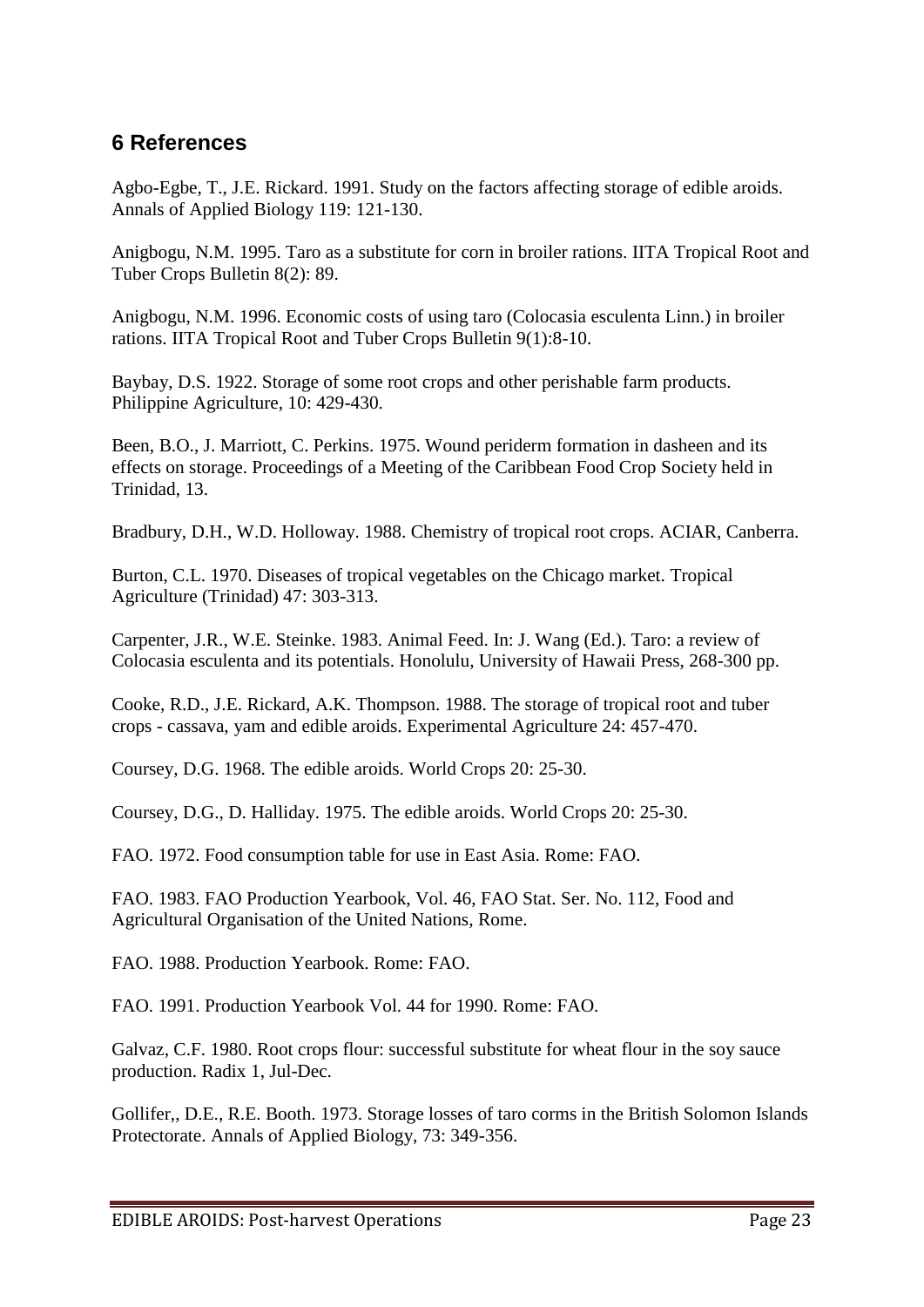Griffin, G.J.L., J. Wang. 1983. Industrial Uses. In: J. Wang (Ed.). Taro: a review of Colocasia esculenta and its potentials. Honolulu, University of Hawaii Press, 301-312 pp.

IRETA, 1997. Postharvest systems for improved quality of Pacific Island export taro. IRETA"s South Pacific Agricultural News, September. p.7.

Jackson, G.V.H., D.E. Golifer, J.A. Pinegar, F.J. Newhook. 1979. The use of fungicides against post-harvest decay of stored taro in the Solomon Islands. In Small-scale Processing and Storage of Tropical Root Crops, pp.130-150 (Ed. D.L.Plucknett). Westview Trop. Agr. Series, no. 1. Boulder, Colorado: Westview Press.

Kay, D.E. 1987. Crop and product digest No. 2 Root crops. 2nd Edition. London: Tropical Development and Research Institute. 380 pp.

Mercantilia. 1989. Guide to Food Transport - Fruit and Vegetables. Mercantilia Publishers.

Moy, J.H., B.B. Lee Loy. 1967. Shelf life extension of poi by gamma irradiation. UH-235- P5-2, pp. 149-154. Coll. of Trop. Agr. and Human Resources, Univ. of Hawaii. Abstract 10147, in Nucl. Sci. Abst. 23: 1039, March 1969.

NAS, 1978. Post-harvest food losses in developing countries. US National Academy of Sciences, Washington, D.C.

O"Hair, S.K., M.P. Asokan. 1986. Edible aroids: botany and horticulture. Horticultural Reviews 8: 43-99.

Oyenuga, V.A. 1968. Nigeria"s foods and feeding stuffs. University of Ibadan Press, Ibadan, Nigeria. 99 pp.

Passam, H.C. 1982. Experiments on the storage of eddoes and tannia (Colocasia and Xanthosoma spp.) under tropical ambient conditions. Tropical Science 24(2) 39-46.

Platt, B.S. 1962. Table of representative values of food commonly used in tropical countries, Medical Research Council, Spec. Rep. Series No. 302, HMSO, London.

Plucknett, D.L. (ed.) 1979. Small-scale Processing and Storage of Tropical Root Crops, pp.275-299 (Ed. D.L.Plucknett). Westview Trop. Agr. Series, no. 1. Boulder, Colorado: Westview Press.

Plucknett, D.L., M.S. White. 1979. Storage and processing of taro in the Peoples Republic of China. In Small-scale Processing and Storage of Tropical Root Crops, pp.119-123 (Ed. D.L.Plucknett). Westview Trop. Agr. Series, no. 1. Boulder, Colorado: Westview Press.

Quevedo, M.A., R.T. Sanico, M.E. Baliao. 1991. The control of post-harvest diseases of taro corms. Trop. Sc. 31: 359.

Rice, R.P., L.W. Rice., H.D. Tindall. 1990. Fruit and vegetable production in warm climates. London: The MacMillan Press Ltd. 486 pp.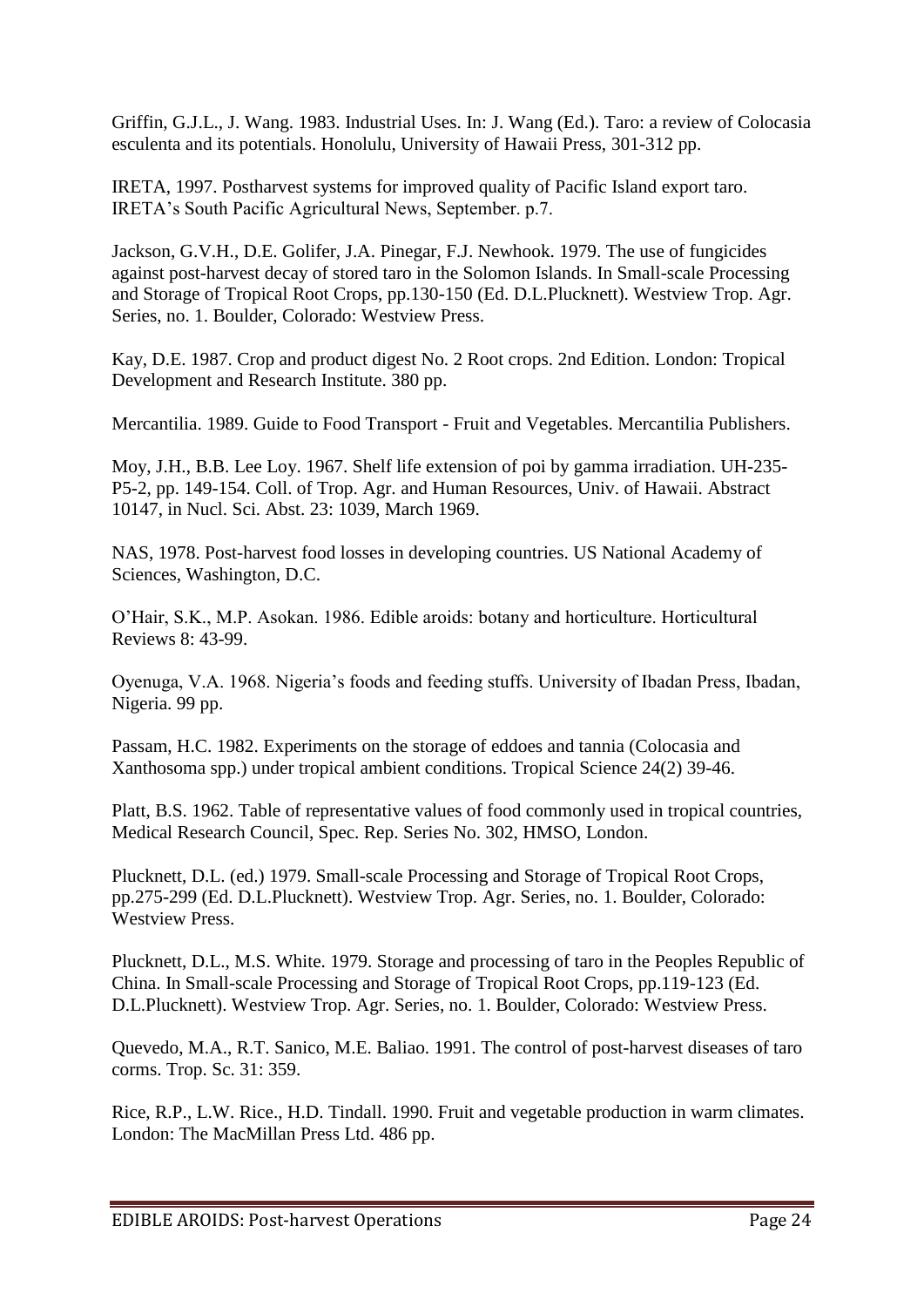Rickard, J.E. 1981. Biochemical changes involved in post-harvest deterioration of cassava roots. Trip. Sci. 23: 235.

Rickard, J.E. 1983. Post-harvest management of taro (Colocasia esculenta var esculenta). Alafua Afric. Bull. 8: 43.

SeaLand. 1991. Shipping guide to perishable. SeaLand Service Inc., PO Box 800, Iselim, New Jersey 08830, USA.

Sherman, G.D., G.W. Duernberg, H. Seagrave-Smith, T. Shaw. 1952. Food processor's handbook for Hawaiian fruits and vegetables. Hawaii Agr. Expt. Sta. Progress Notes No. 81.

Simmonds, H.R., C. Ellis, C.W.S. Bigelow. 1943. handbook of Plastics. London: Chapman and Hall.

Snowdon, A.L. 1991. A Colour Atlas of Postharvest Diseases and Disorders of Fruits and Vegetables. Volume 2: Vegetables. Wolfe Scientific Ltd., London, 302 pp.

Tang, C.S., W.W. Sakai. 1983. Acridity of taro and related plants in Araceae. In: J. Wang (Ed.). Taro: a review of Colocasia esculenta and its potentials. Honolulu, University of Hawaii Press, 148-164 pp.

Thompson, A.K. 1996. Postharvest Technology of Fruit and Vegetables. Oxford: Blackwell Science Ltd. 410 pp.

Tindall, H.D. 1983. Vegetables in the tropics. London: The MacMillan Press Ltd.

Tindall, H.D. 1986. Vegetables in the tropics. ELBS edition. Hong Kong.

Wang, J. 1983 (ed). Taro - a review of Colocasia esculenta and its potentials. University of Hawaii Press, Honolulu. 400 pp.

Wang, J. K., W.E. Steinke, J.R. Carpenter. 1981. Food, feed and fuel from taro. Paper presented at the Int. Cong. on Agricultural Engineering and Agro-Industries in Asia, 10-13 November, Bangkok, Thailand.

Wardlaw, C.W. 1937. Tropical Fruits and vegetables: an account of their storage and transport. Low Temperature Research Station, Imperial College of Tropical Agriculture, Trinidad, Memoir 7.

Wilson, J.E. 1983. Storage of taro corms and leaves. Alafua Agricultural Bulletin 8(2): 35-37.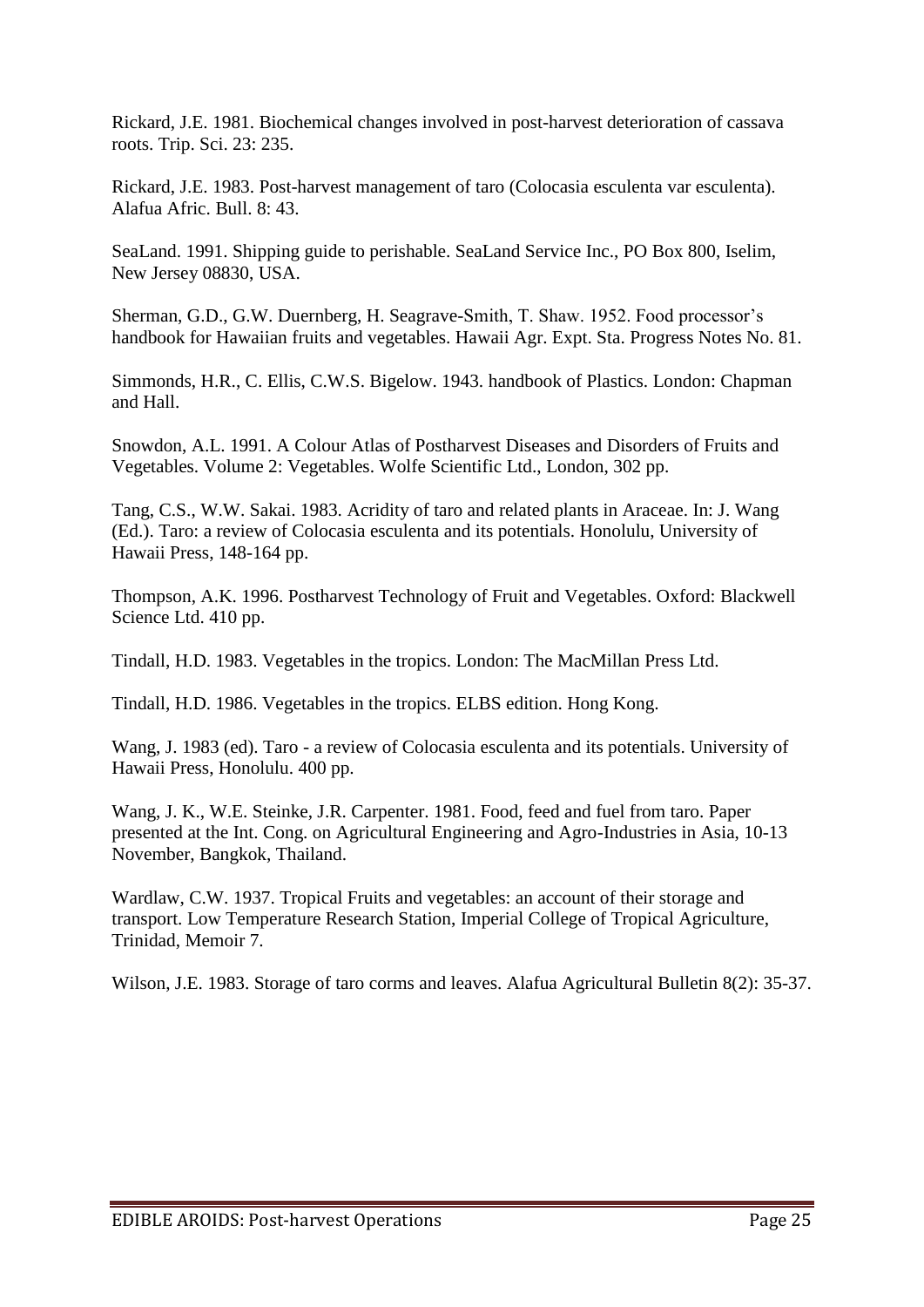## <span id="page-26-0"></span>**7 Annex –**

#### <span id="page-26-1"></span>**List of tables**

**Table 1**: World production and trade in edible aroids (cocoyams)

**Table 2:** Nutritional content of the major edible aroids per 100g edible portion.

**Table 3:** Data on nutritional and chemical composition of different varieties of edible aroids from different countries

**Table 4:** Explanatory summary on nutritional and chemical characteristics of main edible aroids.

**Table 5:** Recommended storage conditions for tannia (*Xanthosoma* spp. *X. sagittifolium*, Araceae).

**Table 6:** Recommended storage conditions for taro (*Colocasia esculenta*, Araceae).

**Table 7:** Types of feeds satisfactorily ensiled with taro tops

**Table 8:** Composition of different taro-based rations and a control used in feedstuff evaluation.

**Table 9:** Cost and feed performance analysis on broiler chicks fed on taro meal.

**Table 10:** Fractional analysis of carbohydrate content of taro corm.

**Table 11:** Particle size and gelation temperatures of taro starch, cereal starches, and potato starch.

**Table 12:** Estimated alcohol yield per tonne (wet weight) and cropping cycle for selected crops.

**Table 13:** Advantages of using taro starch in plastic production compared with other minerals

**Table 14:** Storage losses of corms under traditional storage methods in ambient conditions.

**Table 15:** Fungicides commonly used to control postharvest decay of edible avoids